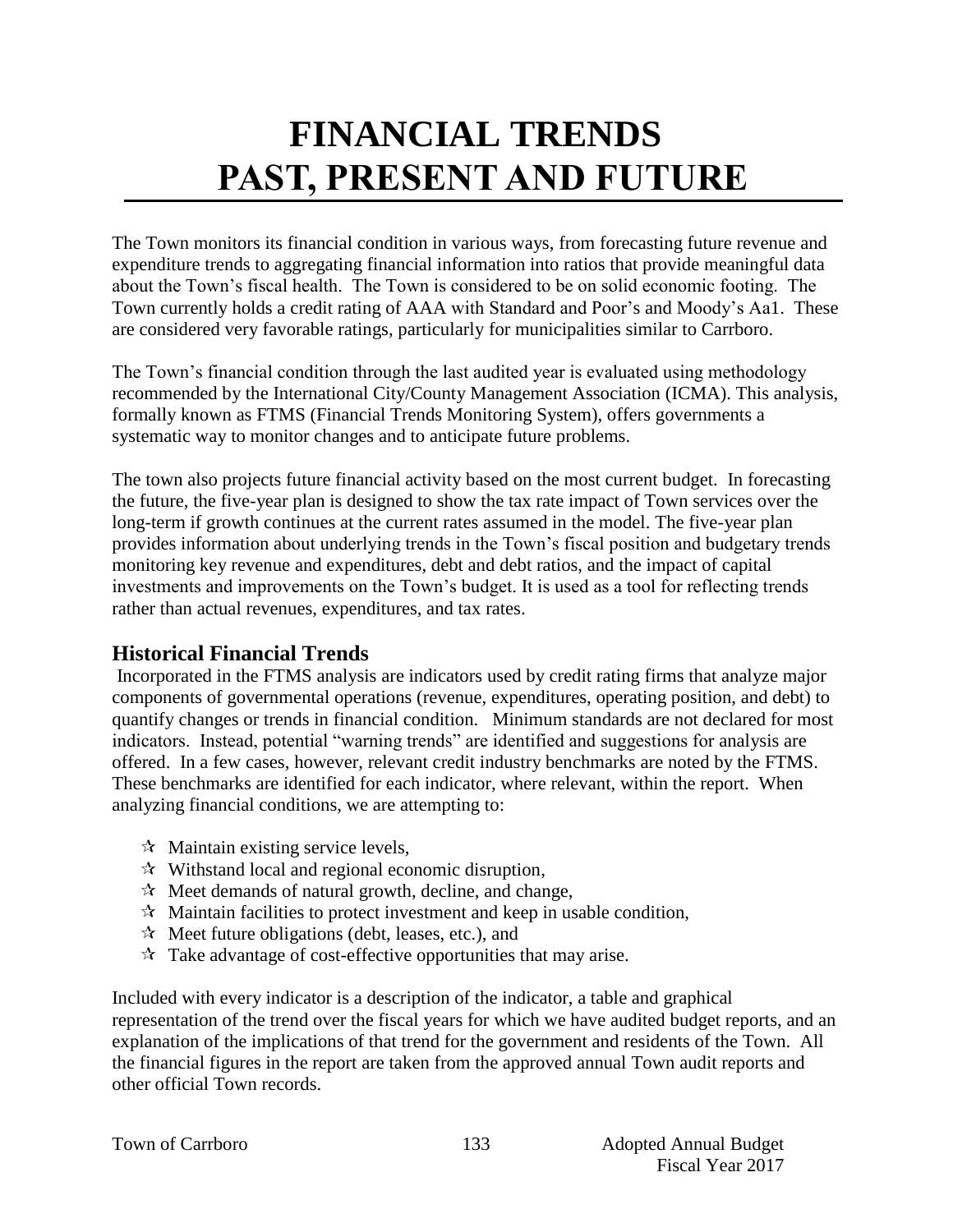Several indicators used throughout the report present dollar figures that have been adjusted for inflation using the Consumer Price Index (CPI) provided by the Bureau of Labor Statistics. By illustrating figures in constant dollars the effects of inflation are removed. The analyses illustrate historical trends for the General Fund and Special Revenue Funds (Grant Funds and Revolving Loan Fund). All per capita figures were calculated using population figures used by the North Carolina Department of Revenue to distribute sales tax revenue. They, in turn, rely on Census and state demographics information.

### **Revenue Indicators**

Revenues can be analyzed to determine the local government's capacity to provide services. Important issues to consider in revenue analysis are growth, flexibility, elasticity, dependability, diversity, and administration. Under ideal situations revenues grow at a rate equal to or greater than the combined effects of inflation and expenditures. Revenues should be sufficiently flexible to allow adjustments to changing conditions.



## **Operating Revenue Per Capita**

| Year                             | 2010-11      | $2011 - 12$  | 2012-13      | 2013-14      | 2014-15      |
|----------------------------------|--------------|--------------|--------------|--------------|--------------|
| Net Operating Revenue            |              |              |              |              |              |
| (adjusted)                       | \$13,062,944 | \$13,328,336 | \$13,277,760 | \$14,203,573 | \$14,439,376 |
| Population                       | 19,582       | 19,905       | 20,433       | 20.510       | 20,337       |
| <b>Net Operating Revenue Per</b> |              |              |              |              |              |
| Capita (adjusted)                | \$667        | \$670        | \$650        | \$693        | \$710        |

**Warning Trend: Decreasing operating revenues per capita (constant dollars). Formula: Operating Revenues per Capita (adjusted dollars)/Population**

## **Description**

Examining per capita revenues shows changes in revenues relative to changes in population size. As population increases, it might be expected that revenues and the need for services would increase proportionally, and therefore the level of per capita revenues would remain at least constant in real terms. If per capita revenues are decreasing, the government may be unable to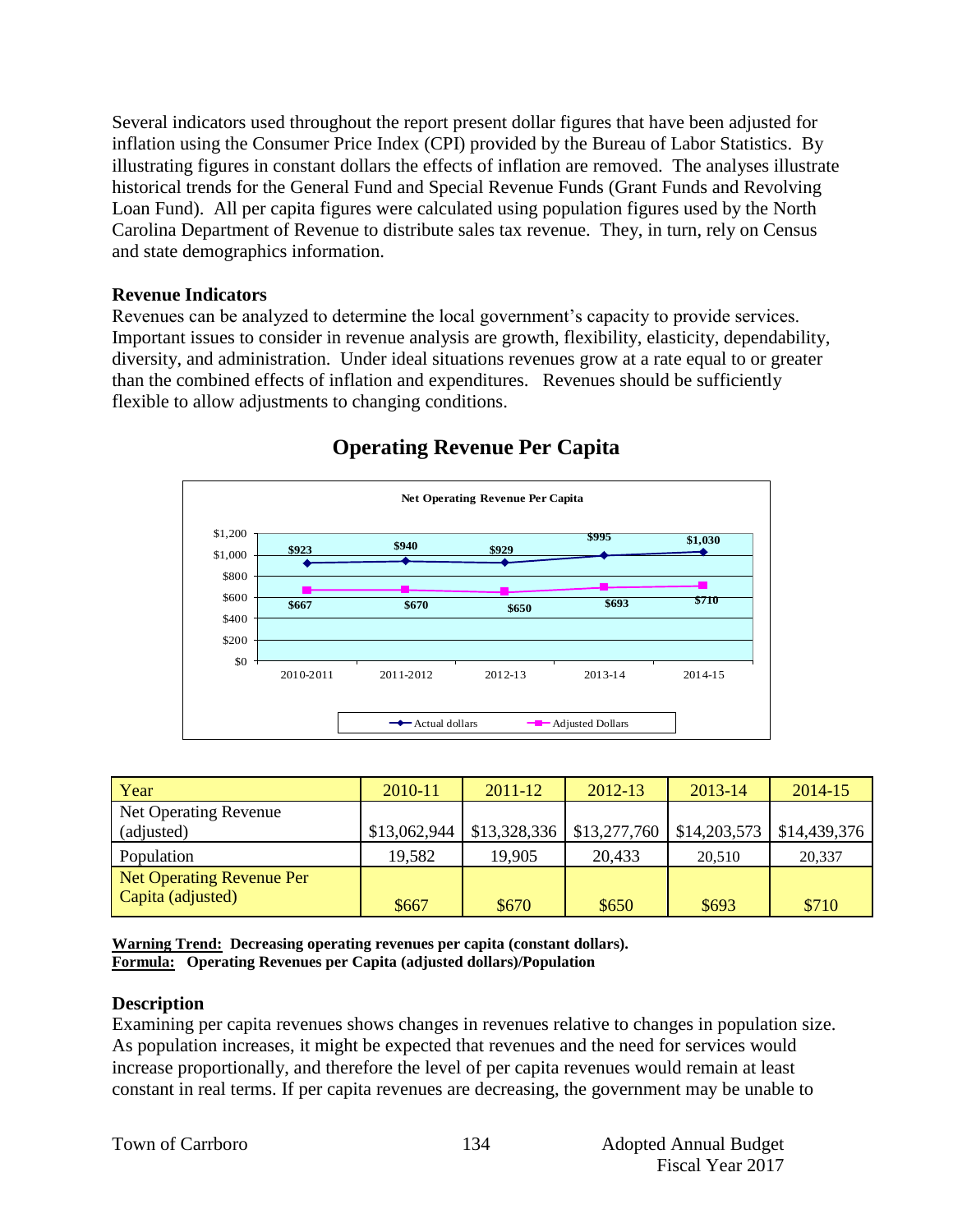maintain existing service levels unless it finds new revenue sources or ways to provide existing services more efficiently. The reasoning in both cases assumes that the cost of services is directly related to population size.

Operating revenues, as defined in this chart, are that portion of gross revenues collected by the Town that is available for general municipal operations. Thus, revenues legally restricted to capital improvements or other special purposes are excluded. The only legally restricted revenue deducted to calculate operating revenue is Powell Bill revenue that is used for street resurfacing.

## *Discussion*

In real terms (adjusted for inflation), revenues per capita in Carrboro have experienced a 3.2 percent increase in the past 5 fiscal years. In actual dollars collected (adjusted for inflation), revenue increased by 10.5 percent. Local option sales tax, other taxes and licenses, intergovernmental revenues, permits and fees, and sales and services have increased in the past 5 years. The following chart shows distinct revenue trends as reflected in the Town's audit reports.

| <b>Revenue Source</b>             | 2015 Revenue<br><b>Adjusted for</b><br><b>Inflation</b> | 2011 Revenue<br><b>Adjusted for</b><br><b>Inflation</b> | % Change in<br><b>Revenue Since</b><br>2011 | 2015 per capita | 2011 per capita | % Change Since<br>2011<br>(per capita) |
|-----------------------------------|---------------------------------------------------------|---------------------------------------------------------|---------------------------------------------|-----------------|-----------------|----------------------------------------|
| <b>Ad valorem taxes</b>           | \$8,117,918.07                                          | 8,225,271.26                                            | $-1.3%$                                     | 399             | 420<br>s        | $-5.0\%$                               |
| <b>Local option sales taxes</b>   | \$2,687,538.79                                          | 2,249,047.17                                            | 19.5%                                       | 132             | 115<br>s        | 15.1%                                  |
| <b>Other taxes and licenses</b>   | 955,971.31<br>s.                                        | 316,570.83                                              | 202.0%                                      | 47              | 16<br>ъ         | 190.8%                                 |
| <b>Intergovernmental revenues</b> | \$1,335,762.36                                          | 918,878.13                                              | 45.4%                                       | 66              | 47              | 40.0%                                  |
| <b>Permits and fees</b>           | 869,497.97                                              | 787.474.54                                              | 10.4%                                       | 43              | 40              | 6.3%                                   |
| <b>Sales and services</b>         | $189.193.85$ S                                          | 184,160.95                                              | 2.7%                                        | 9               | s               | $-1.1\%$                               |
| <b>Investment earnings</b>        | $7.225.02$ S                                            | 45.393.34                                               | -84.1%                                      | 0               | s               | $-84.7%$                               |
| <b>Other</b>                      | 276,268.53                                              | 336,147.51                                              | $-17.8\%$                                   | 14              | 17<br>s         | $-20.9%$                               |
| <b>Total revenues by source</b>   | \$14,439,375.91                                         | \$13,062,943.73                                         | 10.5%                                       | 710             | 667             | 6.4%                                   |

Having a significant impact on the revenue stream is the property tax and sales taxes revenue per capita, representing 75% of the total revenue per capita in 2015. The significant impact of property taxes as a source of revenue is largely a reflection of the state restrictions on the ability of local government to use other types of revenues to support community needs. Investment earnings had the most significant decrease due to the current economic conditions.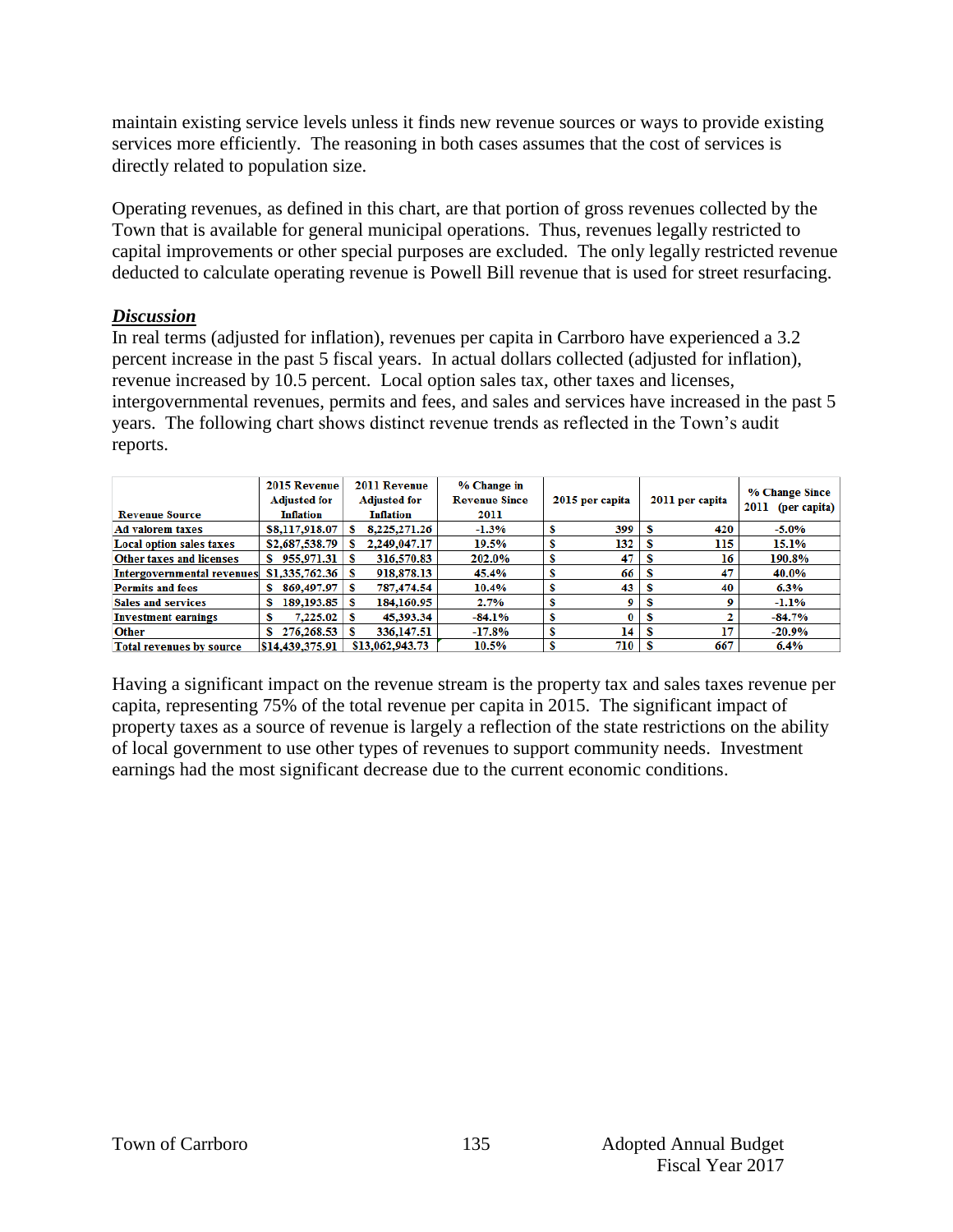## **Major Revenue Sources**



| <b>Revenues</b>      | 2010-11      | 2011-12    | 2012-13    | 2013-14      | 2014-15      |
|----------------------|--------------|------------|------------|--------------|--------------|
| Property Tax         | \$11,578,630 | 11,708,787 | 11,754,299 | \$12,741,993 | \$12,887,757 |
| Elastic Revenue      | 3,445,133    | 3,820,856  | 3,870,059  | \$3,894,719  | \$4,251,370  |
| Intergovernmental    |              |            |            |              |              |
| Revenue              | 1,537,295    | 1,631,211  | 1,779,137  | \$1,757,458  | \$2,148,129  |
| <b>Total Revenue</b> | \$16,561,058 | 17,160,854 | 17,403,495 | \$18,394,170 | \$19,287,256 |

## **Description**

This graph reflects the Town's revenue base composition by property tax, elastic (economically responsive) revenue, and intergovernmental revenue. An increasing reliance on federal and state revenues may signal a warning trend. A balance between property tax and more elastic revenue sources such as sales tax is desirable and considered healthy.

## *Discussion*

As a percentage of total gross operating revenue, all revenues have remained fairly stable. While property tax revenue decreased slightly by .9%, elastic revenues increased 1.2% and intergovernmental revenues increased 1 .6%.

Intergovernmental revenue, as a share of the revenue stream in FY14-15 increased from FY13- 14 mainly due to the increase in the utility franchise and the telecommunications sales tax. Other sources of grant funding that increased include the Powell Bill for street resurfacing and salary reimbursement for the Transit Planner.

Elastic revenue had an increase in sales tax; electrical, mechanical and plumbing permits; and engineering fee revenues. The greatest decrease was in building permits and development review fees.

|  |  | Town of Carrboro |
|--|--|------------------|
|--|--|------------------|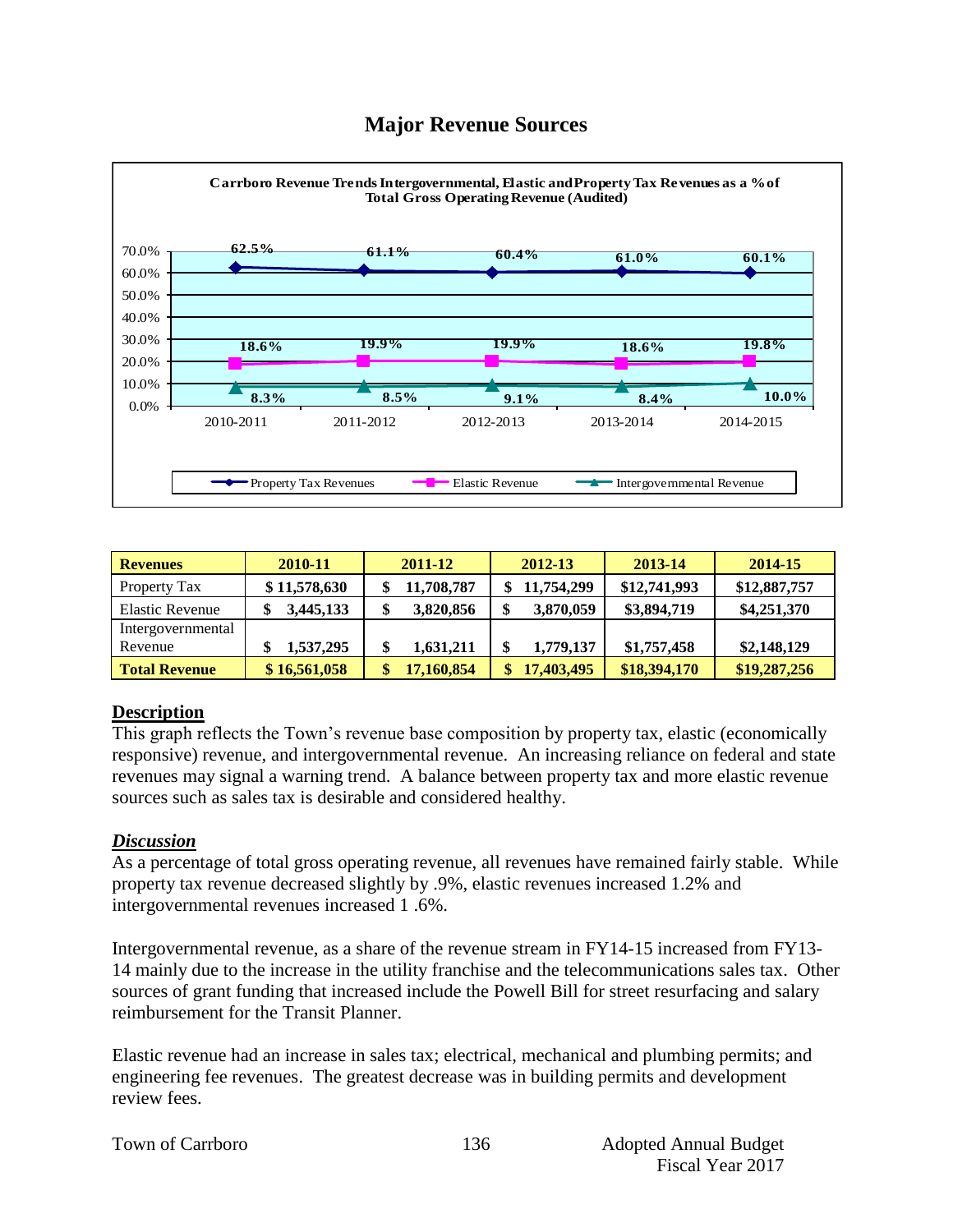## **Property Tax Collection Rate**



#### **Warning Trend: Decreasing amount of collected property taxes as a percentage of net property tax levy. Formula: Collected property taxes/Net property tax levy**

## **Description**

If the percentage of property tax collected decreases over time, it may indicate overall decline in the local government's economic health. Additionally, as uncollected property taxes rise, liquidity is decreased, and there is less cash on hand to pay bills or to invest. Credit-rating firms assume that a local government normally will be unable to collect from 2 to 3 percent of its property taxes within the year that taxes are due. If uncollected property taxes rise to more than 5 to 8 percent, rating firms consider this a negative factor because it signals potential instability in the property tax base. An increase in the rate of delinquency for two consecutive years is also considered a negative factor.

## *Discussion*

The graph above shows that Orange County, which provides continuous assessment services, annual tax collections, and in-house revaluations every four years to both Carrboro and Chapel Hill, has a positive collection rate for the Town's property tax base. Collections rose to 99.36% in FY2014-15.

|                       | 2010-11 | 2011-12 | 2012-13 | 2013-14 | 2014-15 |
|-----------------------|---------|---------|---------|---------|---------|
| <b>Carrboro</b>       | 98.18%  | 98.26%  | 97.97%  | 99.01%  | 99.36%  |
| <b>Chapel Hill</b>    | 99.10%  | 99.21%  | 99.24%  | 99.36%  | 99.59%  |
| <b>City of Durham</b> | 98.70%  | 98.75%  | 98.83%  | 99.00%  | 99.57%  |
| <b>Hillsborough</b>   | 97.16%  | 99.00%  | 97.61%  | 98.00%  | 98.11%  |

## **Tax Collection Rates in Carrboro and Neighboring Cities**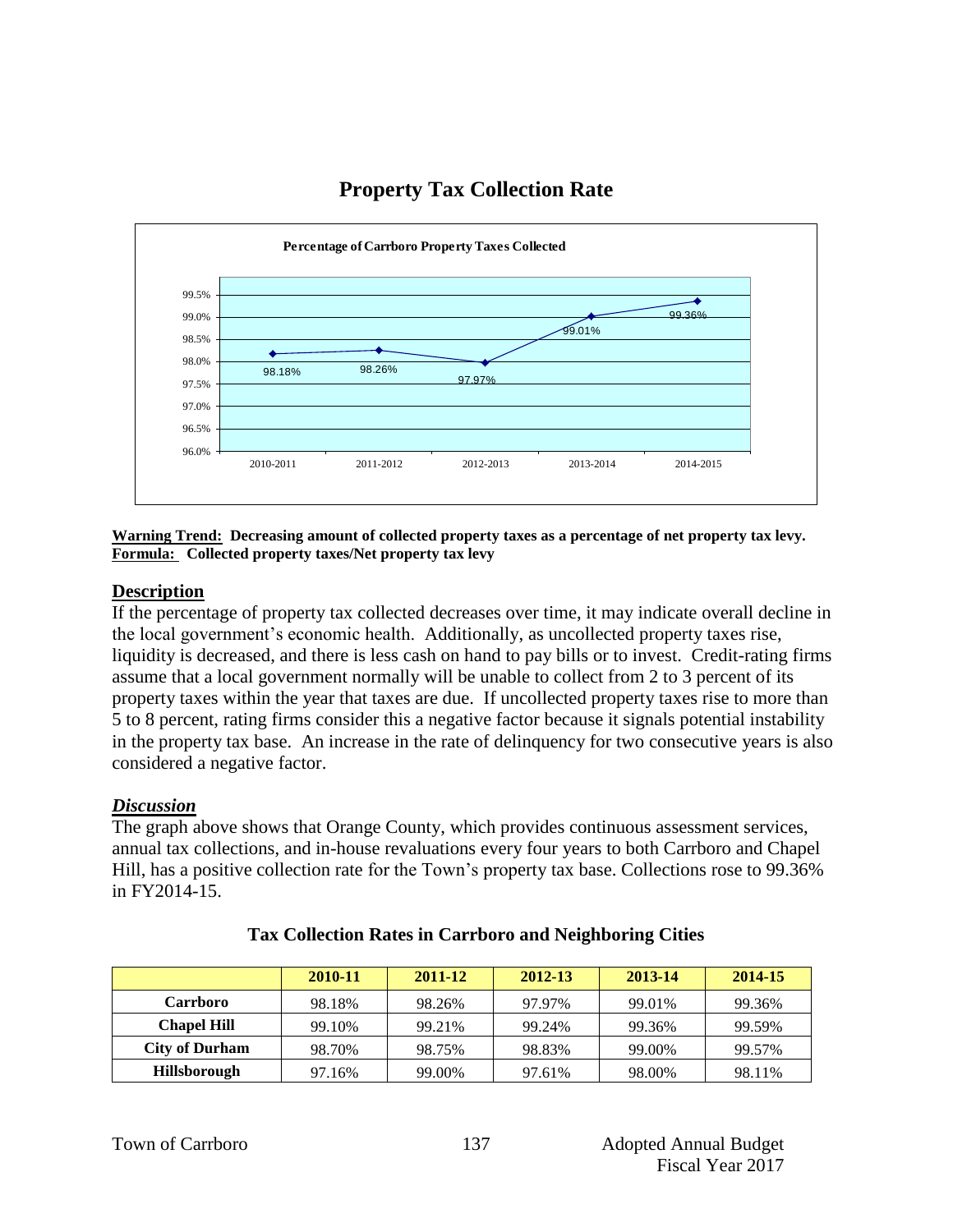

## **Comparison of Actual Revenues to Budgeted Revenues**

|                                    | 2010-11      | $2011 - 12$  | 2012-13      | 2013-14      | 2014-15      |
|------------------------------------|--------------|--------------|--------------|--------------|--------------|
| <b>Budgeted Operating Revenue</b>  | \$17,253,999 | \$17,391,017 | \$18,055,160 | \$18,970,318 | \$19,236,874 |
| Actual Operating Revenue           | \$18,533,066 | \$19,176,013 | \$19,453,224 | \$20,898,471 | \$21,432,760 |
| Revenue Variance                   | \$1,279,067  | \$1,784,996  | \$1,398,064  | \$1,928,153  | \$2,195,886  |
| Revenue Variance as % of           |              |              |              |              |              |
| <b>Budgeted Operating Revenues</b> | 7.4%         | 10.3%        | 7.7%         | 10.2%        | 11.4%        |

**Warning Trend: Increase in revenue shortfalls or surpluses as a percentage of budgeted revenues. Formula: Revenue Variance/Budgeted Operating Revenues**

## **Description**

This indicator examines the differences between revenue estimates and revenues actually received during the fiscal year. Major discrepancies that continue year after year can indicate a declining economy, inefficient collection procedures, changes in the law, or inaccurate estimating techniques. One of the criteria reviewed by Standard and Poor's for the quality of financial management in a local government is financial results compared against original expectations. Variances between budget and actual results are indicative of management's financial planning capabilities over time. The Town aims to have variances exceeding budgeted estimates no larger than 3-5 percent and seeks to avoid shortfalls to maintain the Town's fiscal health as surplus is one critical component of maintaining or improving fund balance levels.

## *Discussion*

The variances in the graph indicate the Town's conservative approach to estimating revenues. The main increases in FY10-11 were with intergovernmental funds (\$160,115), investment earnings and other revenues (\$357,839). In FY11-12 the major increases in actual revenue include property taxes (\$322,544), permits and fees (\$218,443), and sales tax (\$194,704). In FY 12-13, the main increases were with property taxes (\$215,662), sales tax (\$140,433), and permits and fees (\$201,779). In FY13-14, the main increases were with local option sales taxes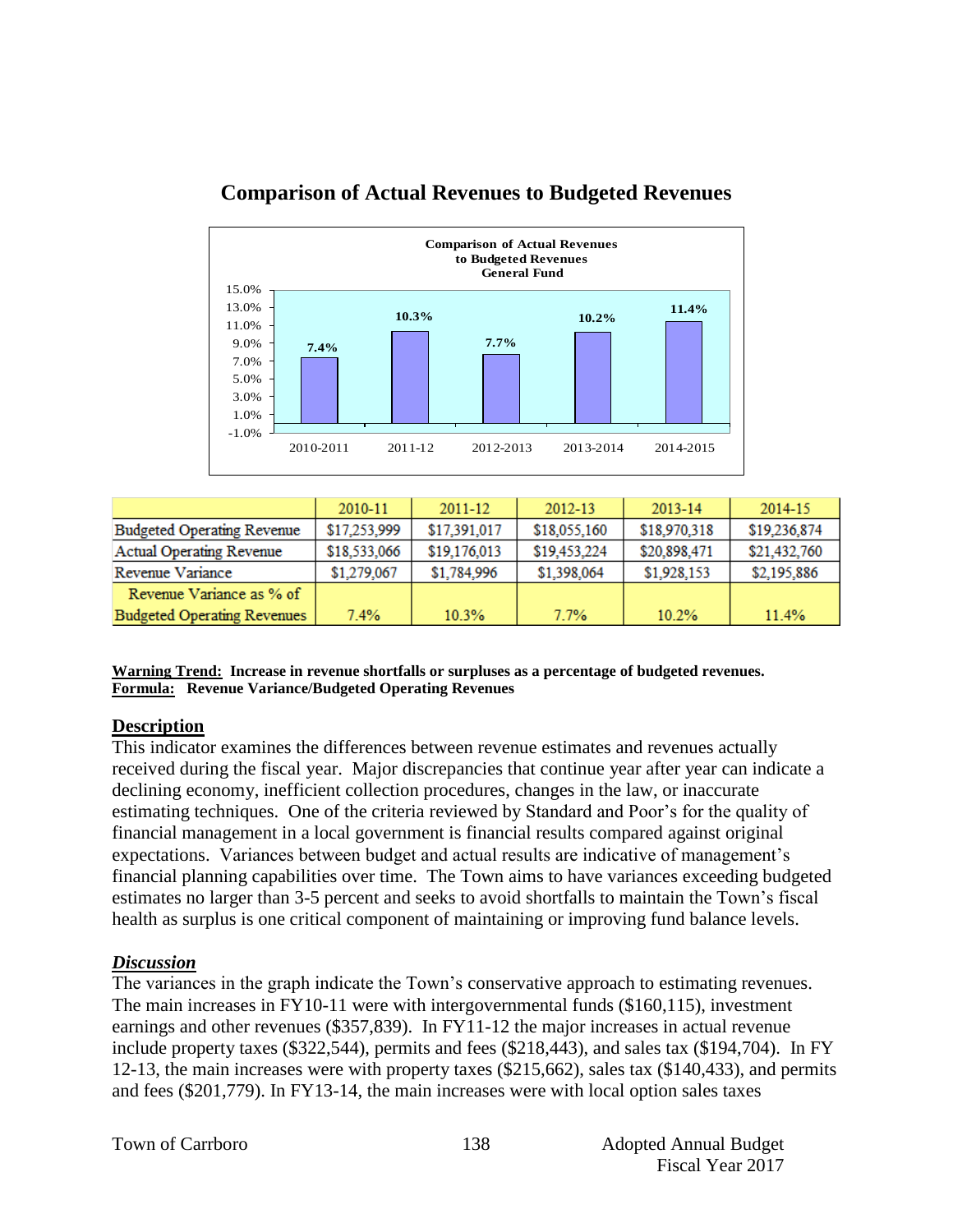(\$241,307), other taxes and licenses (\$780,830) and restricted intergovernmental revenues (\$134, 509). Fiscal year 14-15 had increases in local option sales taxes (\$525,663), other taxes and licenses (\$829,973) and restricted intergovernmental revenues (\$581,077).

## **Expenditure Indicators**

Expenditures are a rough measure of a local government's service output. Generally, the more a government spends in constant dollars (adjusted for inflation), the more services it is providing. This formula does not take into account how effective the services are or how efficiently they are delivered.



## **Net Operating Expenditures per Capita**

|                                | 2010-2011    | 2011-2012    | 2012-2013    | 2013-2014    | 2014-2015    |
|--------------------------------|--------------|--------------|--------------|--------------|--------------|
| <b>Net Operating</b>           |              |              |              |              |              |
| <b>Expenditures (Adjusted)</b> | \$12,557,753 | \$12,567,744 | \$15,208,859 | \$13,694,031 | \$13,968,450 |
| <b>Population</b>              | 19.582       | 19.905       | 20.433       | 20.510       | 20,337       |

**Warning Trend: Increasing net operating expenditures per capita (constant dollars). Formula: Net Operating Expenditures/Population**

## **Description**

Changes in per capita expenditures reflect changes in expenditures relative to changes in population. Increasing per capita expenditures can indicate the provision of new services, rising costs of providing services (or supporting the personnel who provide them), or changes in accounting practices (see next section). If expenditures are greater than can be accounted for by inflation or the addition of new services, it may indicate declining productivity – that is, the government is spending more real dollars to support the same level of services.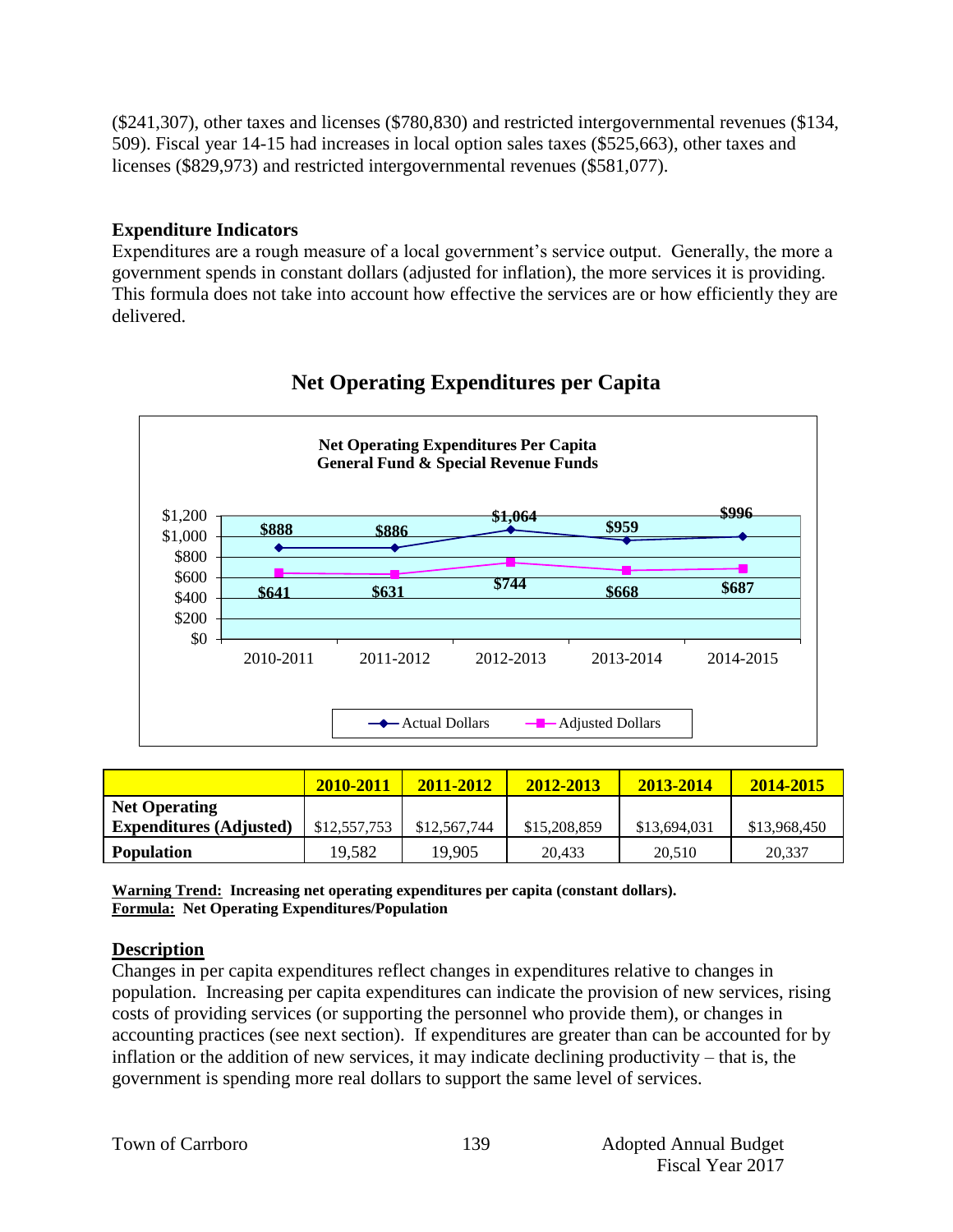## *Discussion*

Net operating expenditures, adjusted for inflation, show an increase in expenditures made by the Town since FY10-11, from \$12,557,753 to \$13,968,450 in FY14-15. When adjusted for the combined impact of inflation and population, per capita spending increased from \$641 in FY10- 11 to \$687 in FY 14-15.

Over the past five years, expenditures per capita have fluctuated. The following highlights variations in fiscal years presented in the graph:

**FY 2010-11** – Per capita expenditures changed slightly (\$19) from the previous year.

**FY 2011-12** - Per capita expenditures decreased \$10 from the previous year.

**FY 2012-13 –** Per capita expenditures increased \$113 due mainly to the transfer of funds to the Capital Projects Fund.

**FY 2013-14** – Per capita expenditures decreased \$76 due to reduction in capital expenditures.

**FY 2014-15** – Per capita expenditures changed slightly (\$19) from the previous year.

Changes in net operating per capita expenditures can be explained by highlighting events that have contributed to changes in expenditure levels. The following section looks at the various components of expenditures and service levels.



## **Public Works Expenditures per Capita**

In inflation-adjusted dollars, Carrboro's per capita expenditures on public works have varied. The variability of public works spending is related to ongoing capital and maintenance needs including street maintenance, storm water system repairs, and responding to major natural disasters. The decrease in FY 11-12 is due to the street resurfacing costs from the previous year.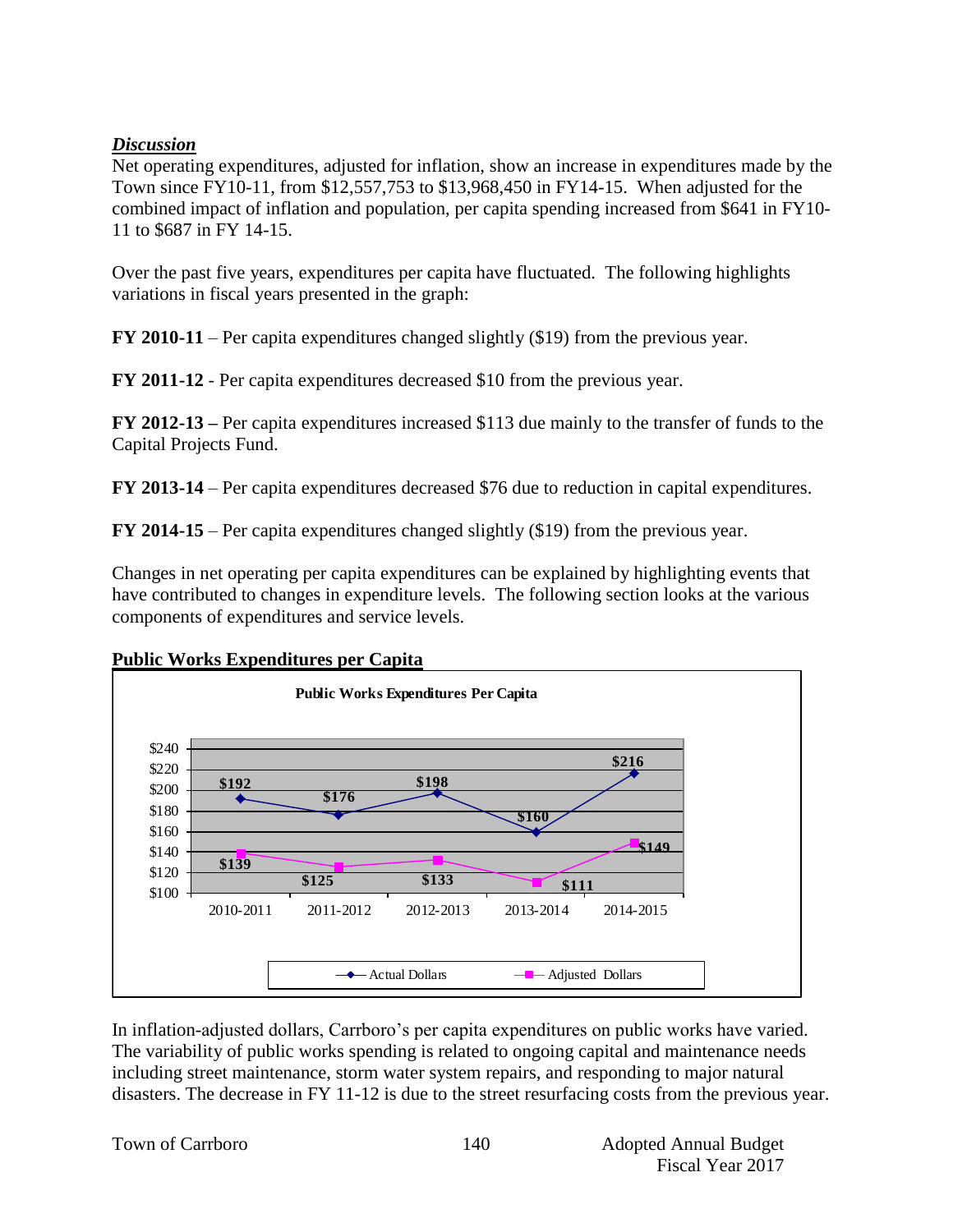The increase in FY 12-13 is due to the purchase of replacement refuse vehicles and street resurfacing costs. The decrease in FY 13-14 is due to the one-time cost of equipment and street resurfacing costs from the previous year. The increase in FY 14-15 is due to the purchase of new Town signs, contract services for the mulch pile relocation and the purchase of an automated leaf truck.



### **Debt Service Expenditures Per Capita**

Debt costs include debt paid on general obligation bonds, installment financing for property and town infrastructure as well as equipment and vehicles. The Town has been able to take advantage of retiring debt and low interest rates to borrow for major infrastructure needs and maintain debt service at a relatively constant level. The decrease in costs for FY11-12 is due to a reduction in vehicle and equipment financing. In FY12-13, per capita costs decreased with the payoff of several loans. FY13-14 per capita costs increased with the financing of the sidewalk bonds and increase in equipment and vehicle financing. The decrease in costs for FY 14-15 is due to a decrease in equipment and vehicle financing.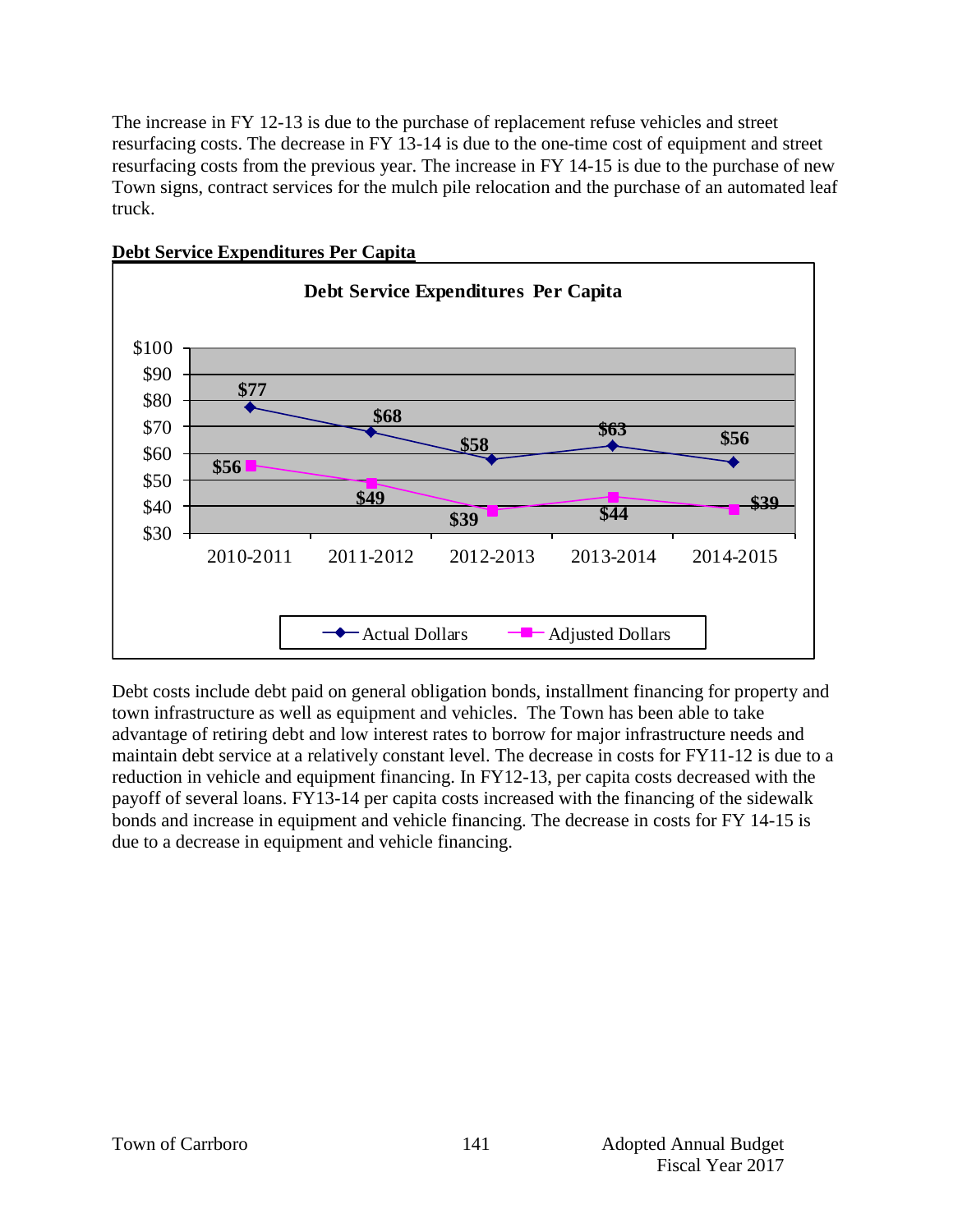



The Town continues to maintain regular replacement of technology infrastructure, support wireless technology, implement mobile laptop technology in police cars, and more recently, purchased an automated record management system for the Police Department. FY 11-12 per capita costs increased slightly due to property and liability insurance costs and various contract services. Per capita costs decreased in FY 12-13 with a decrease in property and liability insurance costs and personnel changes. FY 13-14 and FY 14-15 per capita costs have remained stable.



Expenses in FY11-12 decreased due to personnel retirement. Per capita costs in FY 12-13 have remained constant. FY 13-14 and FY 14-15 per capita costs increased due to an increase in engineering services.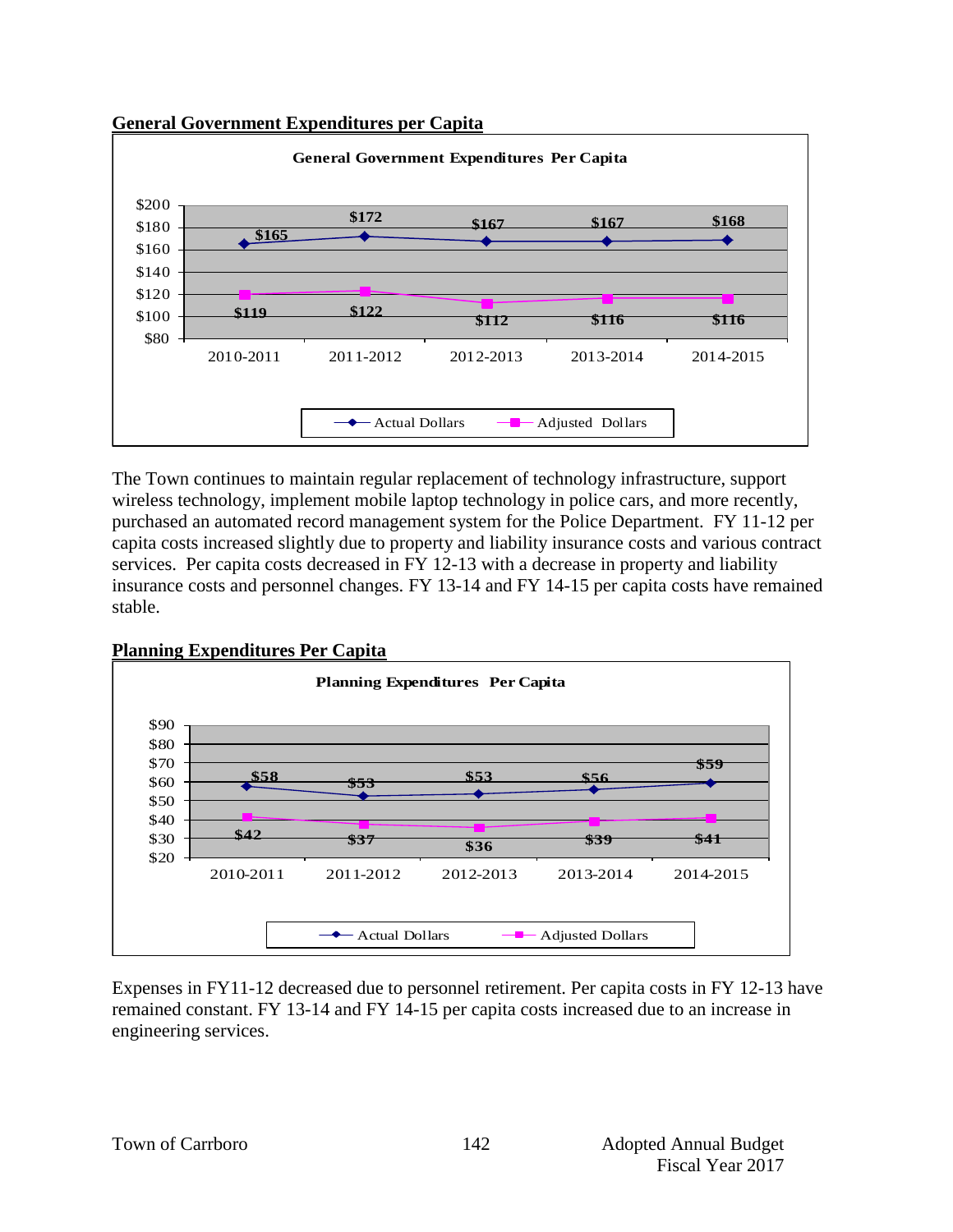### **Recreation and Parks Expenditures per Capita**



Per capita expenditures adjusted for inflation, have fluctuated over the past 5 years due to the completion of several capital projects and addition of special programs and events.

Expenditures per capita increased in FY11-12 with the construction of the Wilson Park Restroom. In FY 12-13 per capita expenditures decreased due to capital expenditures the previous year. FY 13-14 per capita expenditures increased with additions of special programs and events. The increase in per capita expenditures in FY 14-15 included the resurfacing of the tennis court and basketball court at Anderson Park and the basketball court renovation and expansion at Baldwin Park.



The Town and UNC-Chapel Hill are partners in the transit system administered by the Town of Chapel Hill. Carrboro's contribution into this partnership, adjusted for inflation has remained fairly stable from FY 10-11 to FY 11-12. The transit contract increased in FY12-13 and FY 13- 14, due to increased fuel and other ongoing operational costs. The contract increased in FY 14- 15 due to the necessity for bus replacements. These increases are primarily due to decreased state and federal pass-through funds that supported the transit, which affected the local match. With a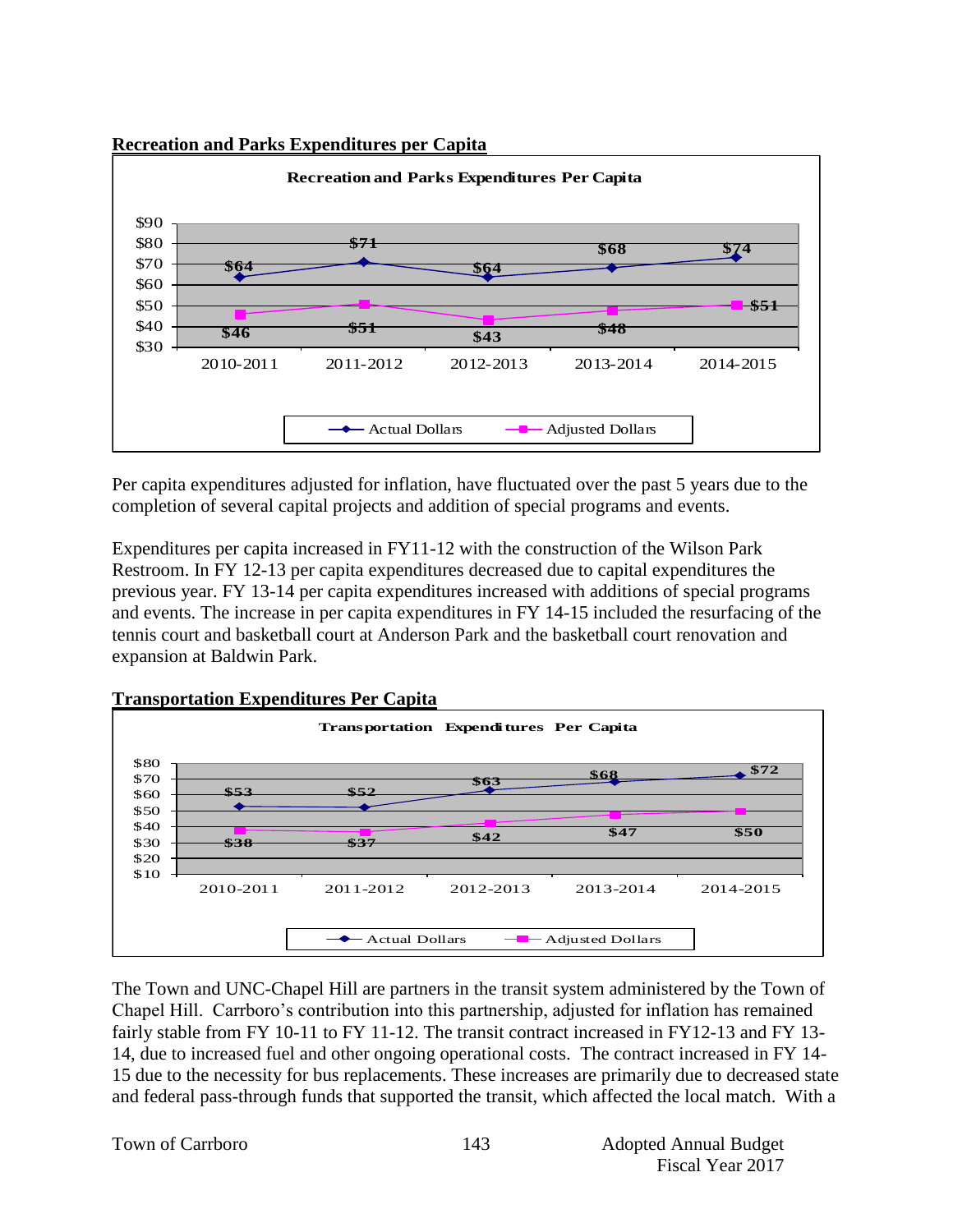grant and local funds, Shared Ride Feeder services were enabled in areas of Carrboro that do not have regular bus service. Trips are provided between designated bus stops in the "feeder" zones and the nearest bus routes or to another "feeder" service. This service extends largely to the northern areas of town.



### **Public Safety Expenditures per Capita**

Public safety expenditures per capita, adjusted for inflation experienced an increase of \$8 per capita total or an increase of about 4 percent in the past five years. FY 11-12 increased costs were for vehicle replacement, fuel and uniforms. FY 12-13 costs decreased due to deleting the Animal Control position and contracting with Orange County Animal Services. FY 13-14 costs increased with the upgrade of radios. The increase in per capita expenditures in FY 14-15 included the purchase of defibrillators for Century Center and Town Hall and increased cost for replacement vehicles.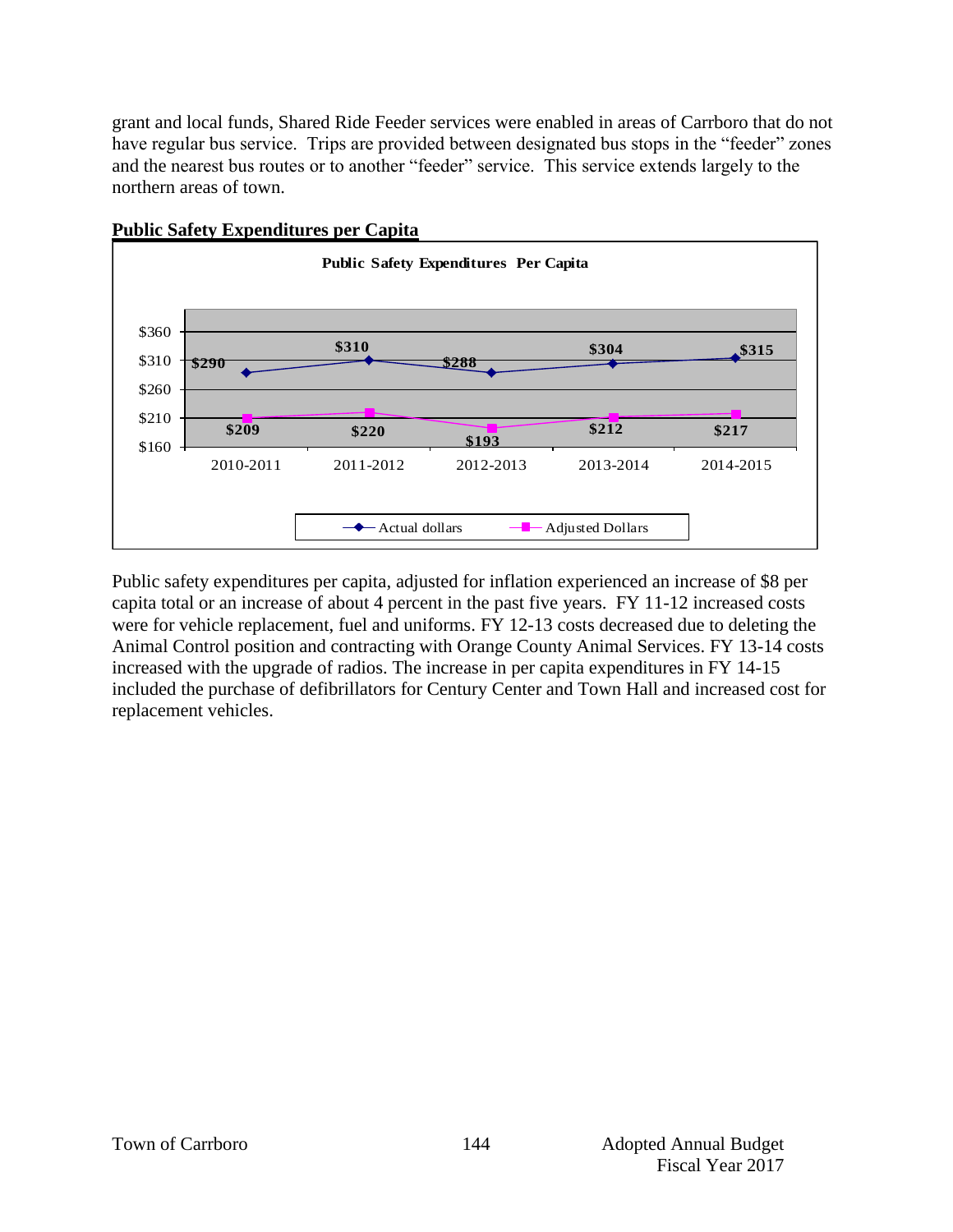#### **All Government Functions as % of Net Operating Expenditures** ← Public Safety 40.0% Public Works 35.0% 30.0% 25.0% Recreation and 20.0% Parks 15.0% Planning and 10.0% Zoning 5.0%  $\leftarrow$  General **20142015** 0.0% Government 2010-2011 2011-2012 2012-2013 2013-2014 Transportation Debt Service

## **Net Operating Expenditures by Function**

The chart above represents the allocation of funding for the various services provided by the Town. Approximately 53 percent of the Town's spending is dedicated to public safety (fire protection and law enforcement services) and public works (street and sidewalk maintenance; solid waste collections; building, grounds, and parks maintenance; and fleet maintenance).

General government, which largely represents Board functions (Town Clerk, Mayor and Board of Aldermen, nonprofit and advisory boards) and support services (finance, technology, human services, Town Manager), represents approximately 21 percent of total spending. The remainder of the programs (debt service, transportation, planning and recreation programs) combined represent approximately 26 percent of the net operating expenses.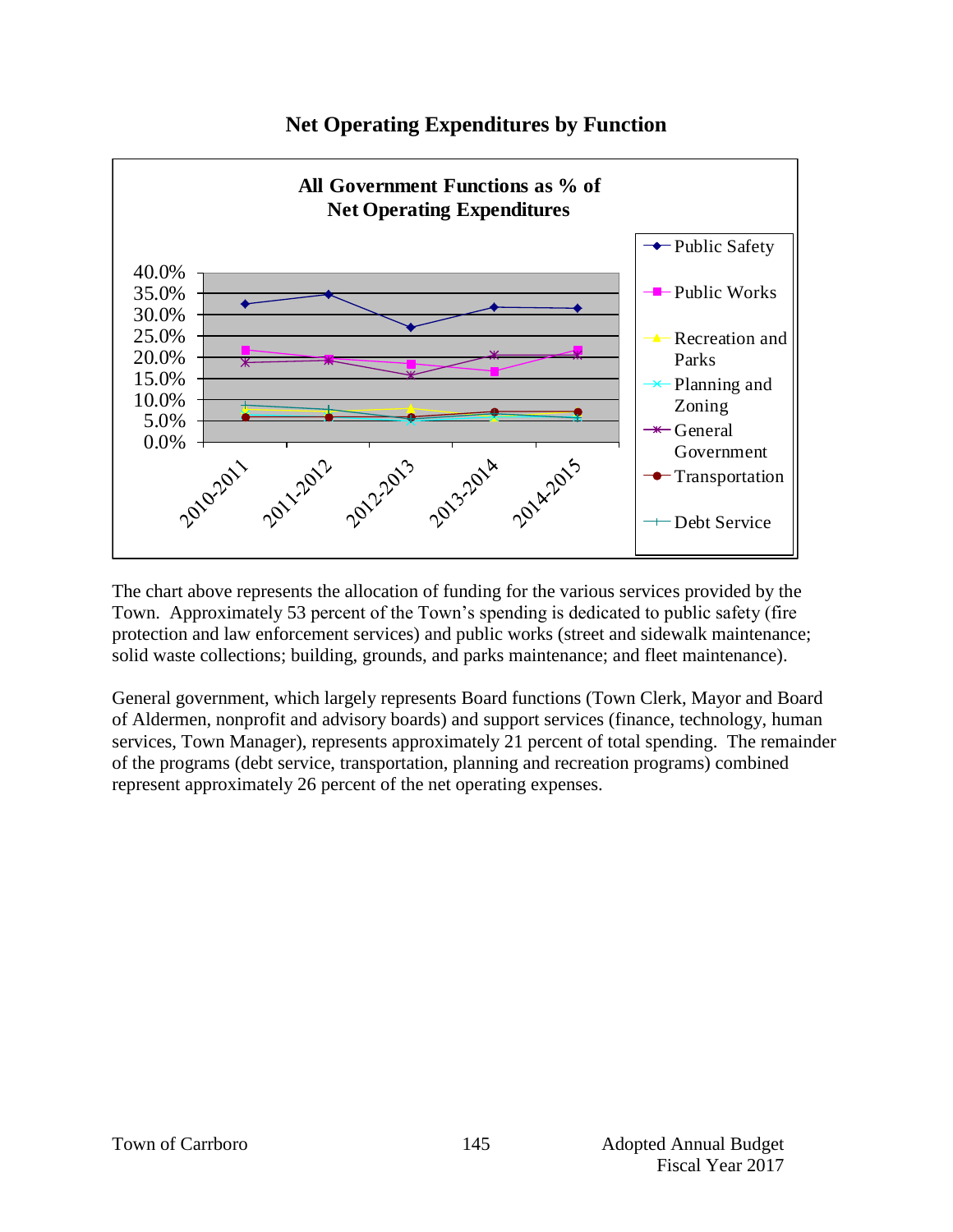## **Fringe Benefits**



|                                         | 2010-2011   | 2011-2012   | 2012-2013   | 2013-2014   | 2014-2015   |
|-----------------------------------------|-------------|-------------|-------------|-------------|-------------|
| <b>Expenditures for fringe benefits</b> | \$2,662,896 | \$2,876,753 | \$2,818,270 | \$3,201,670 | \$3,215,876 |
| Salaries/Wages (FT, PT, OT,             |             |             |             |             |             |
| Temp)                                   | \$7,655,183 | \$7,418,189 | \$7,486,057 | \$7,858,124 | \$8,088,265 |
| Fringe benefits as % of overall         |             |             |             |             |             |
| wage and salary expenditures            | 34.8%       | 38.8%       | 37.6%       | 40.7%       | 39.8%       |

**Warning Trend: Unexplained, uncontrolled, or unanticipated increases in fringe benefit costs may signal a warning trend to credit rating industries.**

**Formula: Expenditures for Fringe Benefits/Salaries &Wages** 

#### **Description**

Fringe benefits represent the costs, in addition to salaries and wages, incurred by a jurisdiction to support the personnel it employs. The calculation in this indicator includes FICA payments, health insurance payments, retiree insurance payments, separation allowance payments for retired police officers, retirement payments, and supplemental retirement insurance payments. FICA, retirement, and supplemental retirement benefits are fixed as a certain percentage of salaries and will rise accordingly. Vacation pay and sick leave programs are not considered fringe benefits since both are usually paid out of regular salary expense line items.

#### *Discussion*

Fringe benefits, as a percentage of the overall wages and salaries paid in Carrboro, have risen from FY10-11 to FY 13-14. The increase in fringe benefits is largely due to double-digit increases in health insurance costs for employees and retirees. Other factors include an increase in the number of retirees benefiting from the Town's insurance coverage subsidy therefore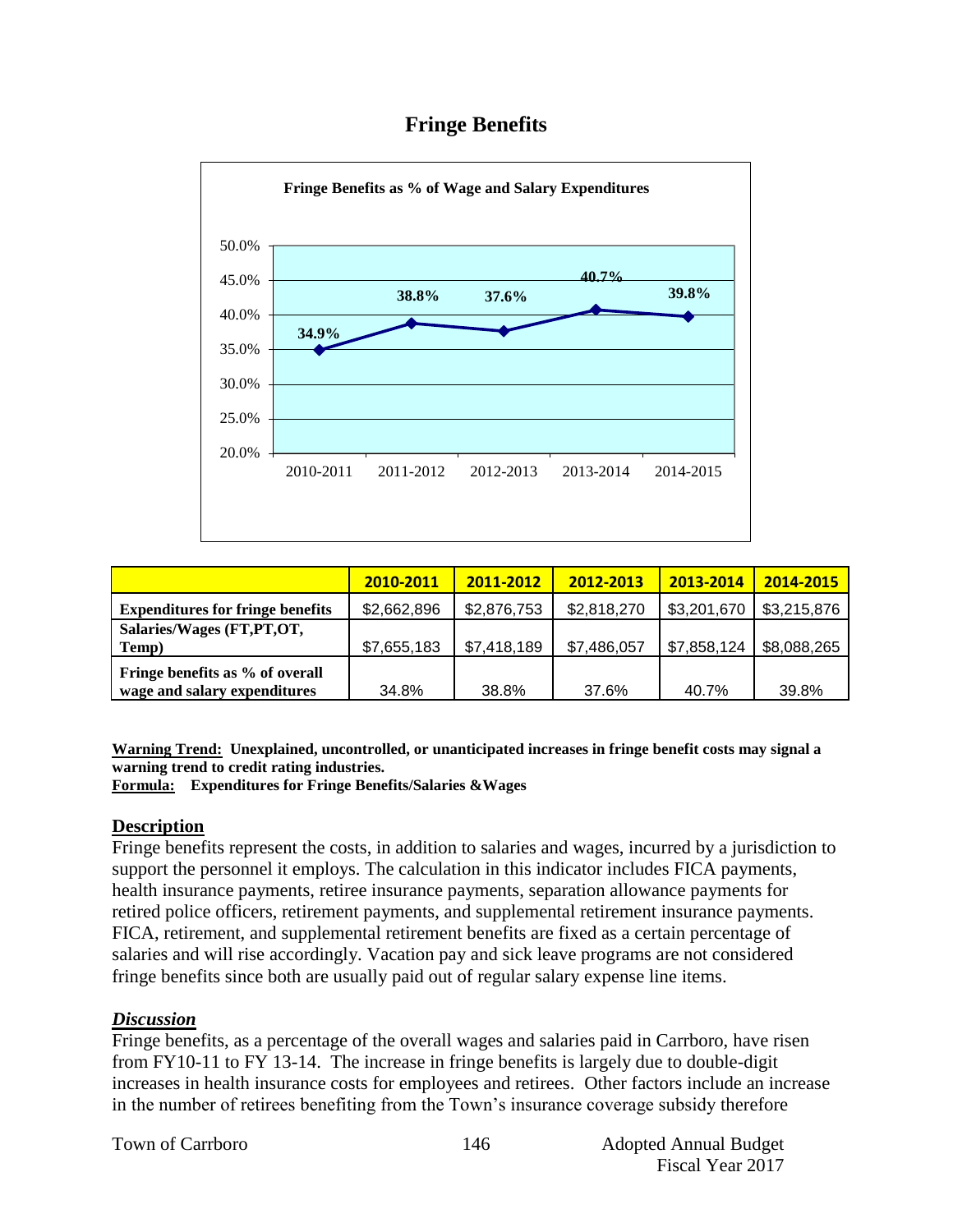increasing retiree insurance costs, an increase in retiring police officers who are eligible for a separation allowance benefit, additional positions in departments, and an increase in the Town's contribution to the State Retirement Fund. Even though the expenditures for fringe benefits increased in FY 14-15, fringe benefits, as a percentage of the overall wages and salaries decreased based on an increase in salaries and wages.



## **Municipal Employees per 1,000 Residents**

|                                           | 2010-2011 | 2011-2012 | 2012-2013 | 2013-2014 | 2014-2015 |
|-------------------------------------------|-----------|-----------|-----------|-----------|-----------|
| <b>Population</b>                         | 19,582    | 19,905    | 20,433    | 20,510    | 20,337    |
| Number of municipal<br>employees approved | 155       | 156       | 156       | 156       | 156       |

**Warning Trend: Increasing number of full-time municipal employees per (1,000) capita. Formula: Number of Municipal Employees (approved)/Population/1000**

## **Description**

Because personnel costs are a major portion of a local government's operating budget, plotting changes in the number of employees per capita (or per thousand residents) is a good way to measure changes in expenditures. An increase in employees per capita might indicate that expenditures are rising faster than revenues that the government is becoming more labor intensive, or that personnel productivity is declining.

## *Discussion*

The number of municipal employees per capita has remained relatively stable over the past five years. A Systems Administrator position was added in Information Technology in FY11-12. The changes in FY12-13 and FY 14-15 are based on changes in population.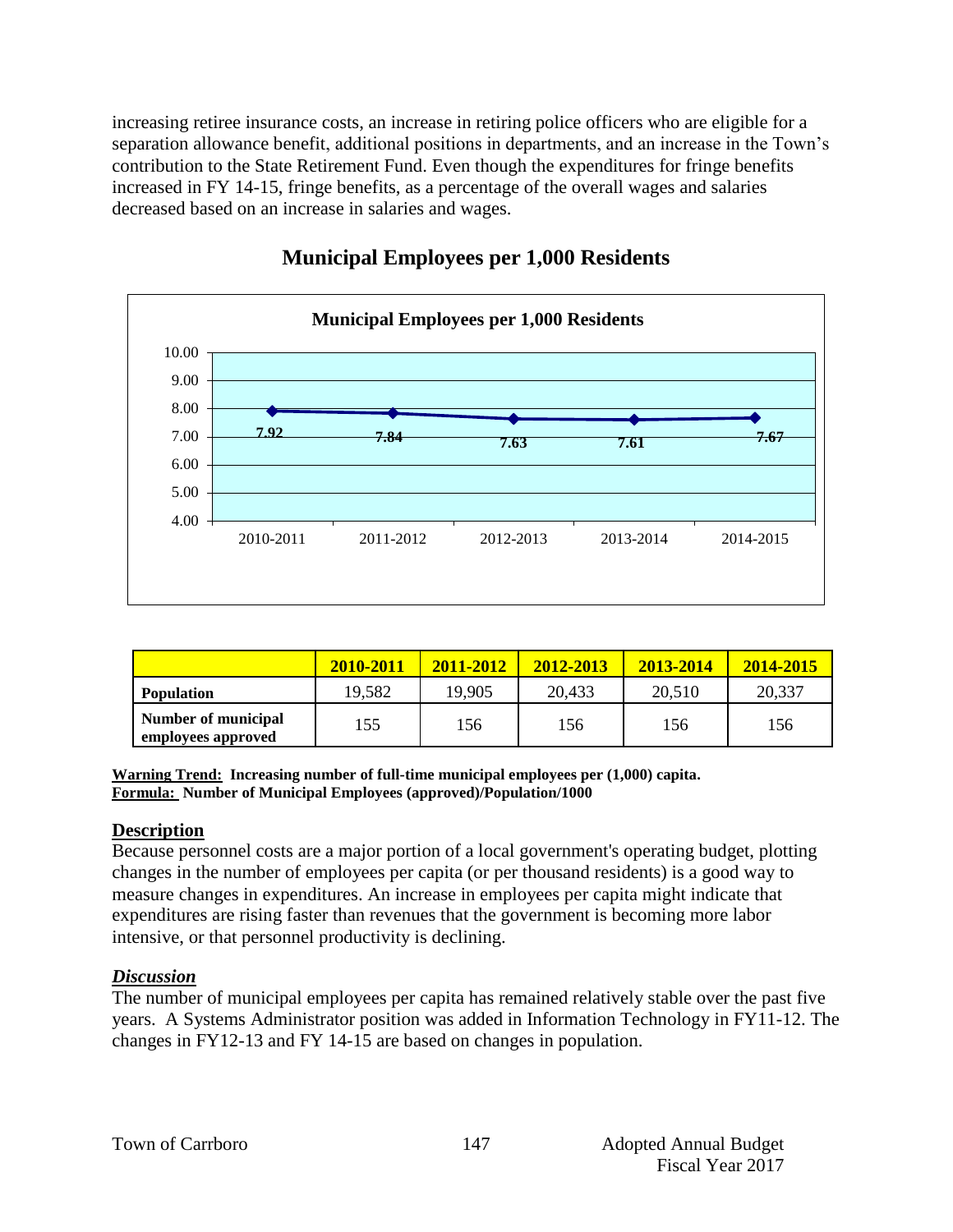## Work Force Totals Permanent Full-time Equivalent

| <b>FY</b> | <b>Board</b> | Mayor & Manager | Economic<br><b>Development</b> |     | Clerk   Management   Information   Human   Police   Fire   Planning  <br><b>Services</b> | <b>Technology Resource</b> |                |      |      |      | <b>Public</b><br><b>Works</b> | <b>Recreation TOTAL</b><br>& Parks |       |
|-----------|--------------|-----------------|--------------------------------|-----|------------------------------------------------------------------------------------------|----------------------------|----------------|------|------|------|-------------------------------|------------------------------------|-------|
| 2010-11   | $\Omega$     | 4               |                                |     | 6                                                                                        |                            | 2              | 44   | 36   | 14   | 36                            | 11                                 | 155   |
| 2011-12   | .5           | 4               | 1.5                            |     | 6.5                                                                                      |                            | $\overline{2}$ | 44   | 36.5 | 14   | 36                            | 12.5                               | 158.5 |
| 2012-13   | .5           |                 | 1.5                            |     | 6.5                                                                                      |                            | 2              | 42   | 36.5 | 14   | 34                            | 12.5                               | 155.5 |
| 2013-14   | $\Omega$     |                 | 1.5                            | 1.5 | 6.5                                                                                      |                            | 2              | 41.5 | 36.5 | 14   | 35                            | 12.5                               | 156   |
| 2014-15   | $\Omega$     | 3               | 1.5                            | 1.5 | 6.5                                                                                      | 3                          | $\overline{2}$ | 42   | 37   | 14   | 35                            | 12.5                               | 158   |
| 2015-16   | $\Omega$     | 3               | 1.5                            | 1.5 | $\mathcal{L}$                                                                            | 3                          | $\overline{c}$ | 42   | 37   | 13.5 | 35                            | 13                                 | 158.5 |
| 2016-17   | $\Omega$     | 3               | 1.5                            | 1.5 | 6                                                                                        | 3                          | 3              | 42   | 37   | 13.5 | 36                            | 13                                 | 159.5 |

Note: All positions are budgeted within the General Fund

#### **Description of Position Changes**

**FY10-11** – No position changes.

**FY 2011-12** – IT division has been reorganized to report to the Town Manager instead of Management Services.

**FY11-12** – No position changes. Reporting changed to FTE instead of positions.

**FY 12-13** – Eliminate 4 frozen positions – Maintenance/Construction Worker, Groundskeeper, Police Officer I in Community Services, Police Officer I in Criminal Investigations. Add an Information Technology Support II position and unfreeze Planning/Zoning Specialist position. Began reporting FTEs instead of positions.

**FY13-14** – Part-time position moved from Mayor and Board of Aldermen to Town Clerk, eliminated the Animal Control Officer position and added a Solid Waste Operator in Public Works.

**FY14-15** – Convert one part-time position in Police Department and one part-time position Fire Department to full-time. Add Assistant to Town Manager position. Move Information Technology from a division within the Manager's office to a department.

**FY15-16** - Two part-time administrative positions (one in finance; and one in recreation and parks) will be converted to full-time. A full-time position in planning has been converted to a part-time GIS position.

**FY16-17** – Program Support Assistant II position transferred to Human Resources as Human Resources Representative. A Capital Projects Manager position was added to Public Works.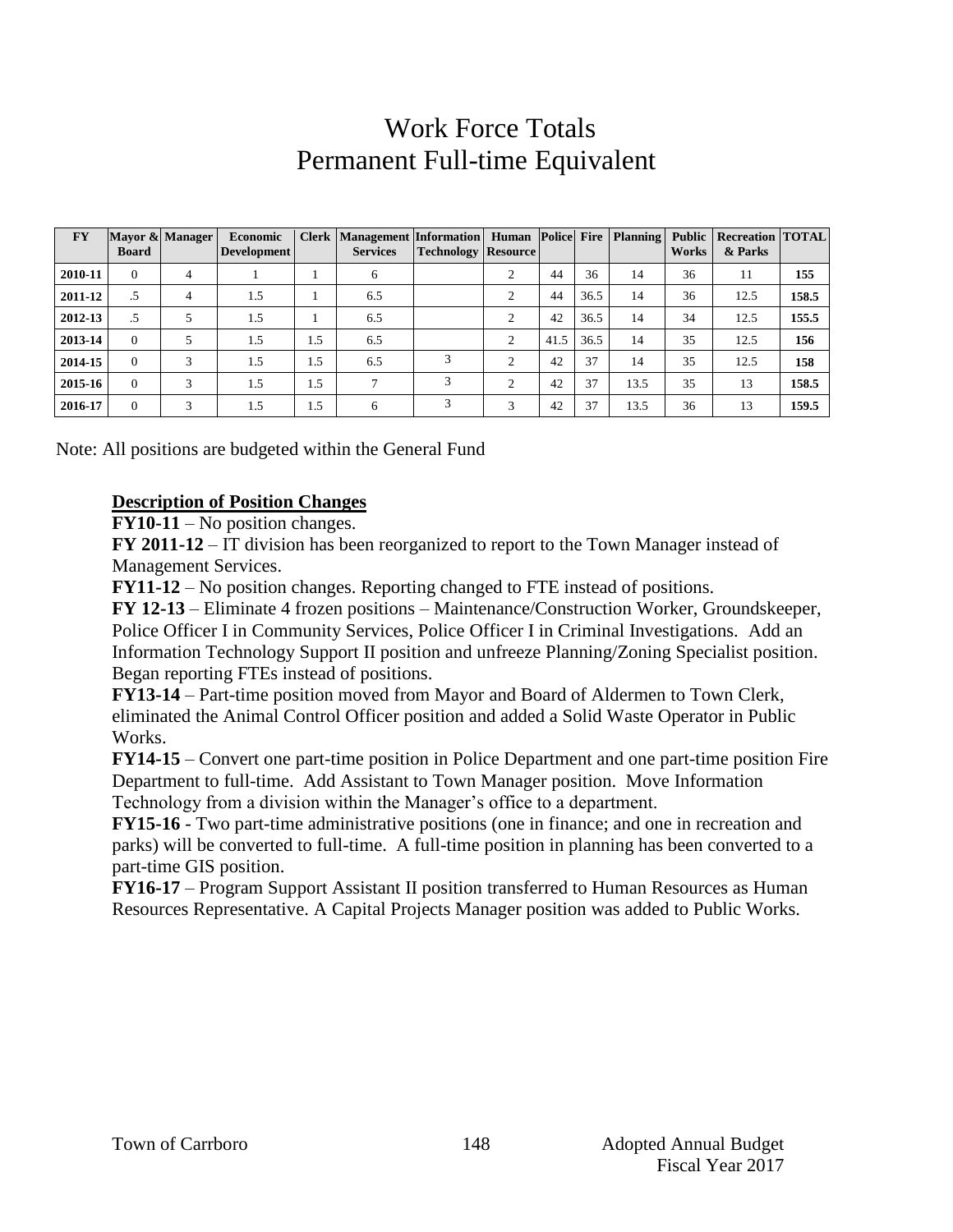#### **Operating Position Indicators**

Revenues and Expenditures have a direct impact on a town's operating position. The term "operating position" refers to a local government's ability to: (1) balance its budget on a current basis, (2) maintain reserves for emergencies, and (3) have sufficient liquidity to pay its bills on time. The primary indicator that is tracked by the Town is fund balance.

### *Fund Balance*

As an accounting calculation, fund balance is the difference between current assets and current liabilities. Unreserved fund balance, also called "*fund balance available for appropriation,"* is the maximum amount that can be used to finance expenditures in next year's budget. Available fund balance is also considered a non-recurring financial resource that provides a local government with flexibility. Once used, it is difficult to replace. As a result, it should be protected and maintained at a reasonable level to provide for emergencies, unforeseen shortfalls in revenue, or to take advantage of unforeseen opportunities.

The Local Government Commission (LGC) considers the amount of unreserved fund balance to be one of the key indicators of the financial condition of a town. LGC, as part of the process of reviewing audited financial statements each year, calculates the amount of fund balance available for appropriation in the general fund and the amount of reserves in other funds. The LGC has an 8 percent minimum as a guideline for fund balance but this is not applicable to all governments, especially smaller governments like the Town of Carrboro. The 8 percent ratio is intended to represent  $1/12^{th}$  of a government's operating expenditures. However,  $1/12^{th}$  of a small government's budget is not considered an adequate reserve level due to the sheer small dollar amount that it reflects. The LGC uses, as its guideline for Carrboro, the average unreserved fund balance (commonly referred to as "fund balance available for appropriation (FBAA)" for units with similar populations. If a jurisdiction's unreserved fund balance falls to half of the group average, the LGC will write a letter to alert the Board of Aldermen and Town administration and to advise them that the municipality review the current level of fund balance and determine what fund balance level the municipality should have. Using the latest year available from LGC (year ending June 30, 2015), unreserved fund balance that includes designated and undesignated reserves is at 61.66% in Carrboro. This ratio is slightly higher than the 54.43% average for municipalities with populations of 10,000-49,999.

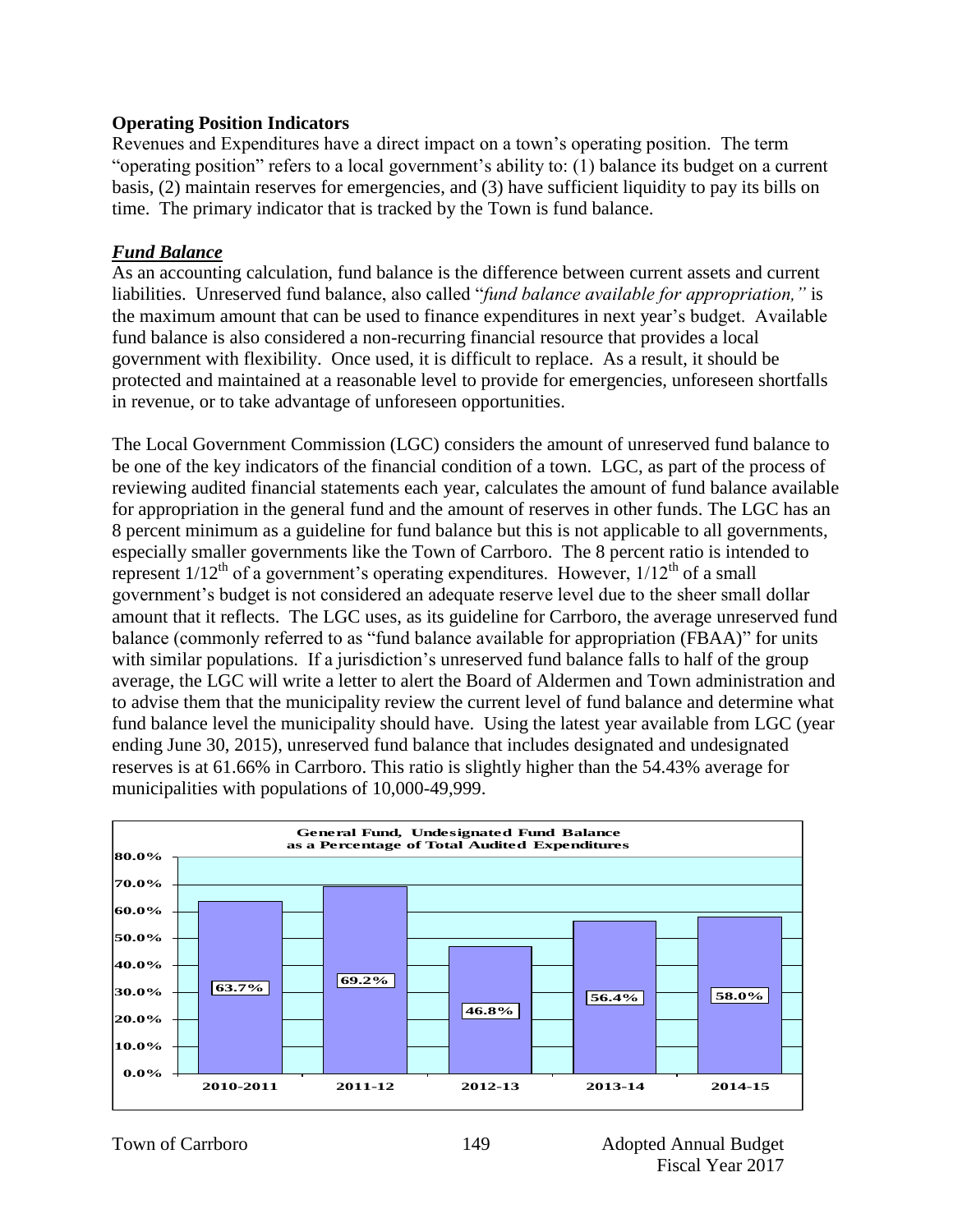The graph above illustrates the five-year undesignated fund balance trends. The Town policy is to maintain undesignated reserves within a range of 22.5% to 35% as in its financial policy on fund balance.

## **Debt / Liability Indicators**

Another large expenditure that credit rating industries monitor is the debt load. Debt is an obligation resulting from the borrowing of money. Under favorable conditions, debt:

- $\mathcal{R}$  Is proportionate in size and growth to the government's tax base,
- $\star$  Does not extend past the facilities useful life which it finances,
- $\mathcal{R}$  Is not used to balance the operating budget,
- $\lambda$  Does not put excessive burdens on operating expenditures, and
- $\mathcal{R}$  Is not so high as to jeopardize the credit rating.

The Board has approved a debt policy that addresses guidelines and restrictions affecting the amount, issuance, process, and type of debt issued by a governmental entity. The policy also requires Town staff to monitor various debt ratios that are used to evaluate ability to repay as well as the government's capacity to incur debt (see Town's fiscal policies within the Community and Organizational Profile section). The Town's debt structure primarily consists of installment financing and GO bond debt to support its capital improvements and equipment and vehicle replacements. Debt load is a large expenditure that credit rating industries monitor.

Debt ratios are considered by the LGC and credit rating agencies to ascertain the fiscal health of a municipality. High debt ratios may adversely affect the ability of the Town to obtain the lowest possible interest rate when borrowing funds.

| One measure of a<br>unit's debt capacity is<br>debt expressed in | June 30, 2015                                        | <b>Town of Carrboro, North Carolina</b><br><b>Computation of Legal Debt Margin</b> |  |  |  |  |
|------------------------------------------------------------------|------------------------------------------------------|------------------------------------------------------------------------------------|--|--|--|--|
| terms of assessed or                                             | Total assessed valuation at June 30, 2014            | \$2,113,902,961                                                                    |  |  |  |  |
|                                                                  | Debt limit – eight percent $(8\%)$ of assessed value | \$169,112,237                                                                      |  |  |  |  |
| market valuation.                                                | Amount of debt applicable to debt limit              |                                                                                    |  |  |  |  |
| It is important to note,                                         | Net Bonded Debt                                      | 7,248,164                                                                          |  |  |  |  |
| however, the Town's                                              | Legal Debt Margin                                    | 161,864,073                                                                        |  |  |  |  |

debt is far below the legal limit in the NC General Statutes (GS 159-55) that limits net debt to eight percent (8%) or less of a local government's total property valuation. Outstanding debt in most governmental units falls well below this limit, and typically ranges from about 1% to 4% for most governments. The legal margin or the maximum amount of outstanding debt allowable by law, based on the June 30, 2015 audited valuation is \$161,864,073.

Debt service, annual interest and principal payments, can be a major part of a government's fixed costs, and its increase may indicate excessive debt and fiscal strain; credit firms consider debt exceeding 20% of operating revenues as a potential problem. Ten percent is considered acceptable (footnote1). The North Carolina Local Government Commission (LGC) advises that a heavy debt burden may be evidenced by a ratio of General Fund Debt Service to General Fund

 1 "Evaluating Financial Condition, A Handbook for Local Government," ICMA, Sanford M. Groves and Maureen Godsey Valente, pp 83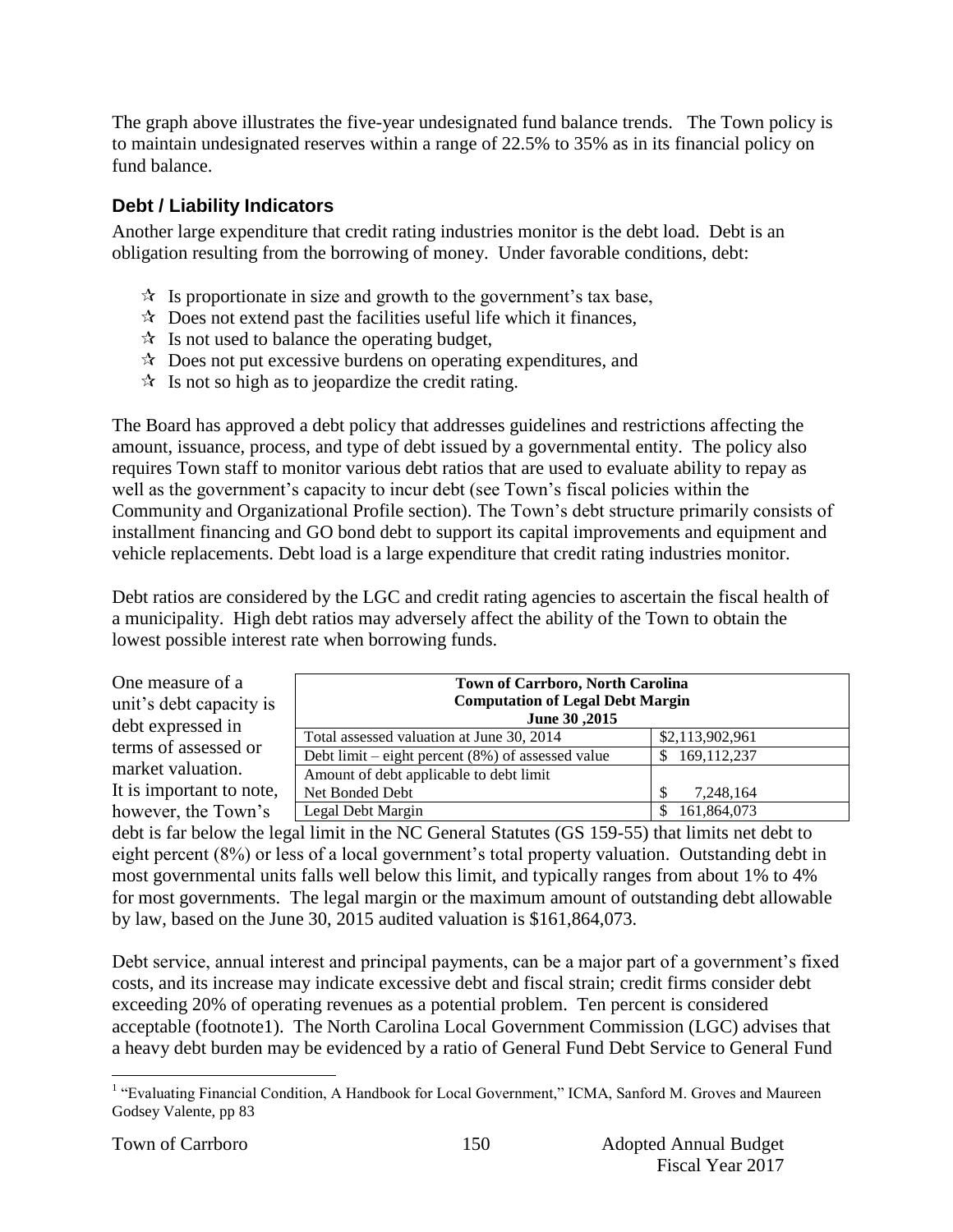Expenditures exceeding 15%. The Town will maintain this ratio at or below 12%, considering this to be a moderate level of debt. In the last audited year, the Town shows that debt expenditures are approximately 5.6% of the total expenditures for the year ending June 30, 2015. The Five-Year Plan shows the percentage of debt service expenditures remaining at or below this level.



## **Long-Term Debt**

|                                     | 2010-2011       | 2011-2012       | 2012-2013       | 2013-2014       | 2014-2015       |
|-------------------------------------|-----------------|-----------------|-----------------|-----------------|-----------------|
| Long-Term<br>Debt                   | \$8,909,304     | \$7,995,219     | \$8,044,436     | \$7,477,109     | \$7,248,164     |
| <b>Property</b><br><b>Valuation</b> | \$1,939,126,061 | \$1,972,777,796 | \$2,003,172,468 | \$2,088,514,087 | \$2,113,902,961 |

#### **Warning Trend: Increasing ratio of long-term debt to total property valuation. Formula: Long-term Debt/Total Property Valuation.**

## *Description*

The definition of debt considered by rating agencies is generally limited to bonded debt because of the fact that this debt is backed by the full faith and credit of the town which is represented by the Town's property valuation. However, given that all debt by the Town is considered a fixed cost and property taxes are the primary revenue source for the Town, the analysis of debt above includes long-term installment financing for infrastructure and land as well as equipment and vehicle debt. An increase in total long-term debt as a percentage of taxable assessed valuation can mean that the government's ability to repay debt is diminishing - assuming that the government depends on the property tax to repay its debts.

Standard and Poor's (S&P) reviews the level of long-term debt, recognizing that accelerated debt issuance can overburden a municipality. However, S&P also recognizes that a low debt profile may not be a positive credit factor since it may indicate underinvestment in capital facilities. Investment in public infrastructure is believed to enhance the growth prospects of the private sector.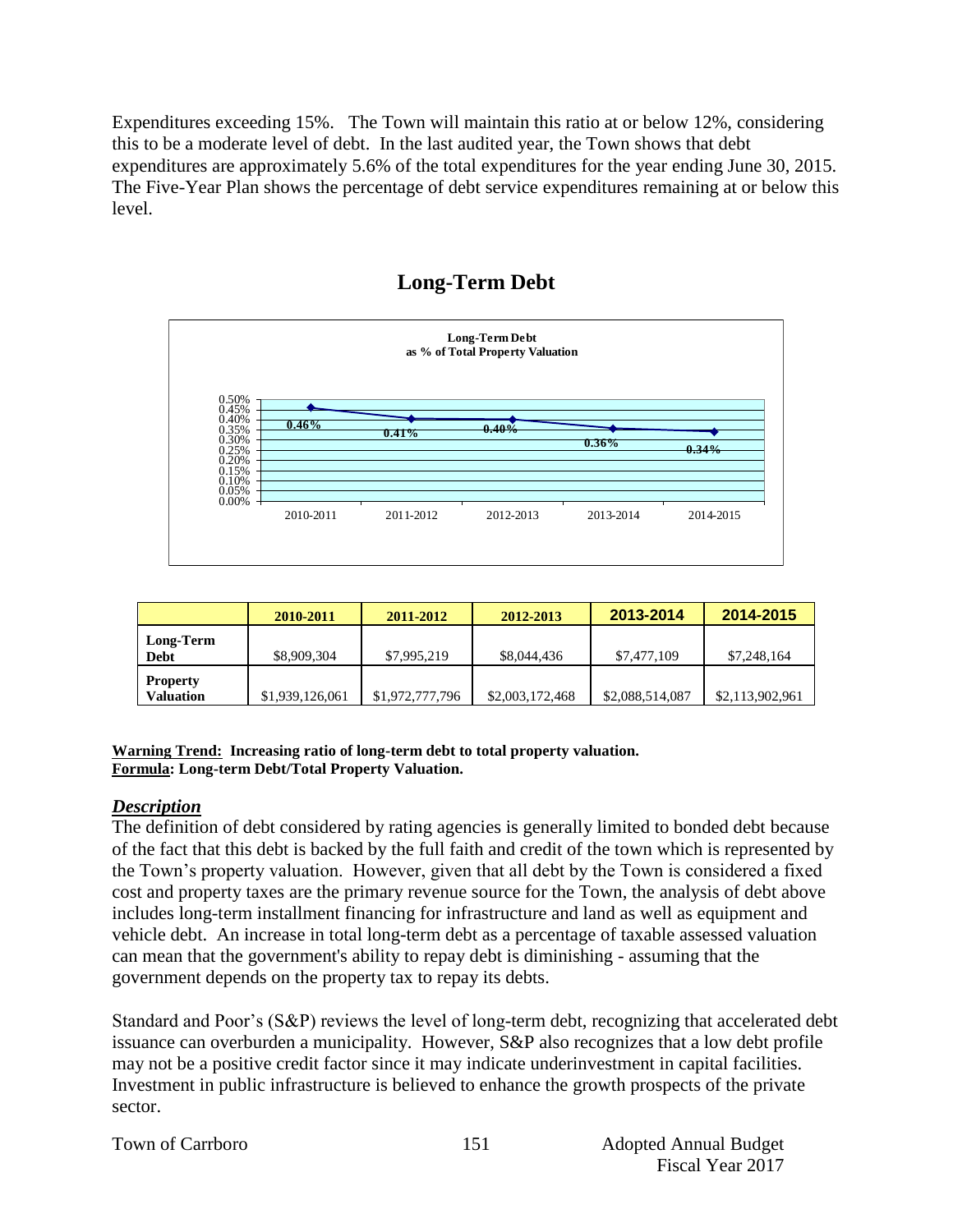## **Discussion**

For municipalities comparable to Carrboro (populations ranging from 10,000 to 24,999), the average debt-to-assessed valuation ratio (computed by the Local Government Commission) in FY14-15 was .318 percent; a high level is considered 1.656 percent. The debt-to-assessed valuation ratio for Carrboro in the last audited year was .293 percent, which is below the average valuation for jurisdictions of similar size. The LGC includes authorized but unissued debt in its debt ratio formula. The graph above reflects the historical perspective that credit-rating agencies and audit reports consider; only issued debt is calculated in the debt ratio and thus Town debt ratios in the presented graphs are slightly different.



## *Debt per Capita*

Debt can also be monitored on a per capita basis. It is especially useful for communities that do not rely heavily on property taxes and that cannot easily compute a substitute revenue base for comparison (footnote2). This is an indicator that is monitored by the LGC and is useful for comparison with other similar jurisdictions. The average for comparable jurisdictions in FY14- 15 was \$313 per capita; \$2,707 per capita is considered a high ratio. According to the LGC, the Town's ratio of outstanding general obligation bond debt which includes authorized and unissued general obligation bond debt and installment purchase debt is \$300 per capita. The graph above shows a lower per capita figure that is based on different assumptions than LGC. This figure is adjusted for inflation, relies on actual audited valuation, and does not include authorized but unissued debt. However, the message is the same as the LGC; the outstanding debt owed (principal) is increasing. In FY11-12 the decrease is due to the expiration of leasepurchase commitments and debt. The decrease in FY12-13 is due to the payoff of several loans. The decreases in FY13-14 and FY14-15 are due to lease-purchase of fewer vehicles and equipment.

 $\overline{a}$ <sup>2</sup> Evaluating Financial Condition, A Handbook for Local Government," ICMA, Sanford M. Groves and Maureen Godsey Valente, pp 81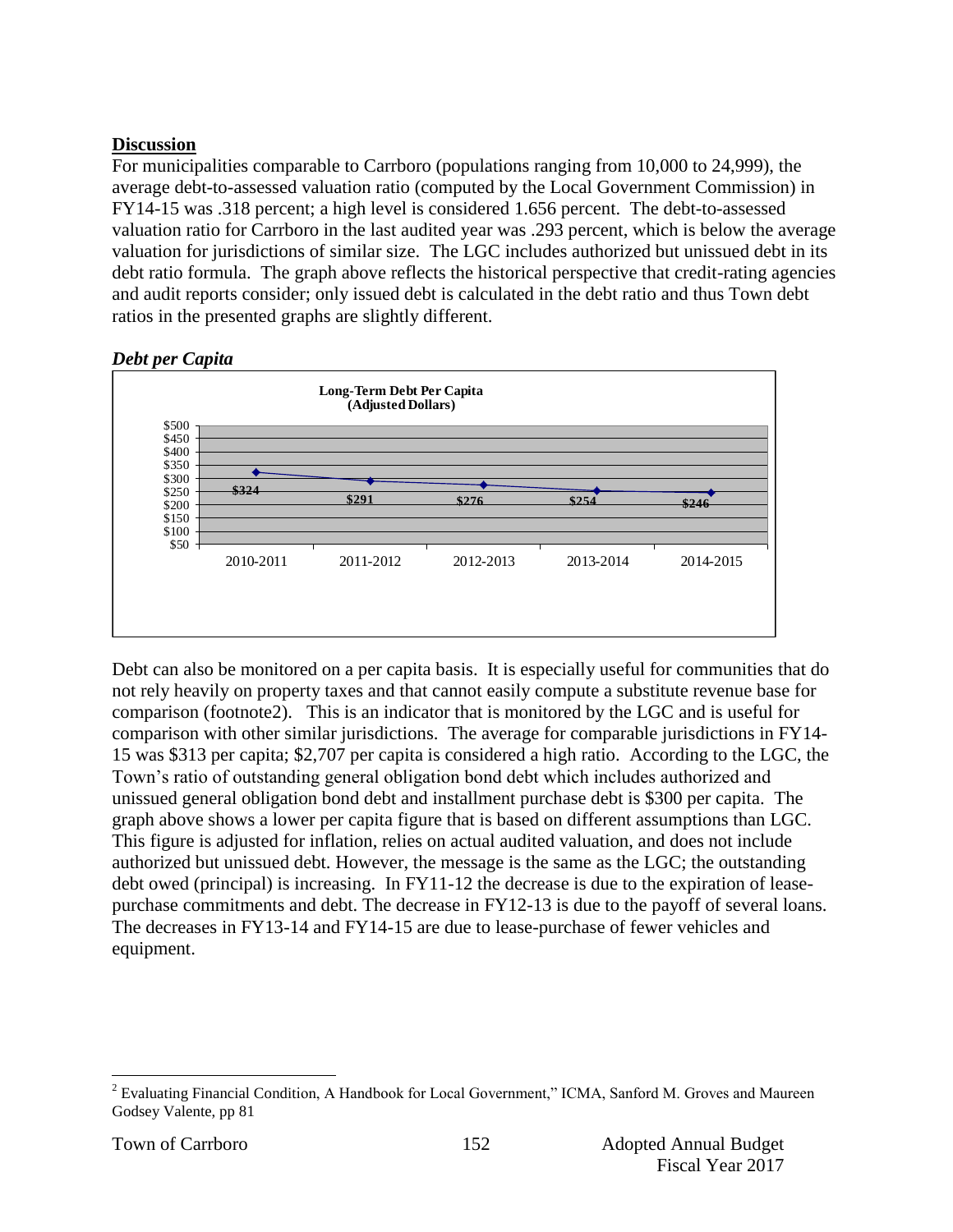## **Debt Service**



|                                        | 2010-2011    | $2011 - 2012$ | 2012-2013    | 2013-2014    | 2014-2015    |
|----------------------------------------|--------------|---------------|--------------|--------------|--------------|
| <b>Debt Service</b>                    | \$1,511,630  | \$1,360,087   | \$1,183,033  | \$1,292,484  | \$1,148,954  |
| <b>Net Operating</b><br><b>Revenue</b> | \$18,083,033 | \$18,714,317  | \$18,975,247 | \$20,410,534 | \$20,801,526 |

**Warning Trend: Increasing debt service as a percentage of operating revenue. Formula: Debt Service/Operating Revenue**

## **Description**

Debt service is defined here as the amount of principal and interest that a local government must pay each year on its long-term debt plus the interest it must pay on short-term debt. Increasing debt service reduces expenditure flexibility by adding to the government's obligations. According to the ICMA, debt service under 10 percent of net operating revenue is considered acceptable while anything approaching 20 percent is considered excessive. Debt service can be a major part of a government's fixed costs, and increases may indicate excessive debt and fiscal strain.

## *Discussion*

The graph shows that debt expenditures are approximately 5.5 percent of net operating revenues in FY14-15. This ratio, while different in focus than the Town's debt policy which monitors debt service as a percentage of expenditures, tells a similar story of relatively stable debt service that is below the stated ceiling of 12%. In January 2013 the Town issued \$4.6 million of general obligation bonds which required principal and interest payment beginning in FY 2013-14.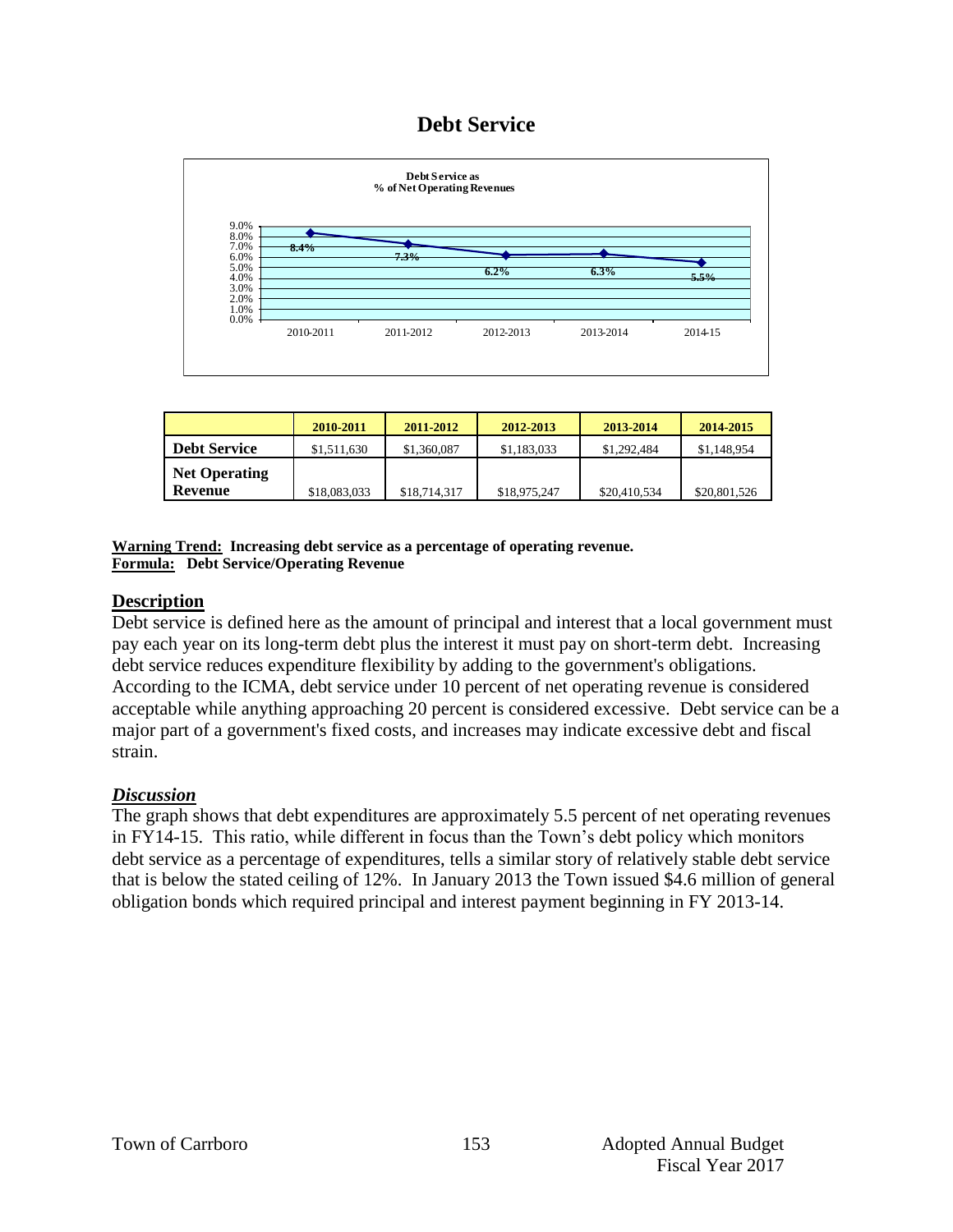

|                           | 2010-11       | 2011-12      | 2012-13      | 2013-14      | 2014-15      |
|---------------------------|---------------|--------------|--------------|--------------|--------------|
| <b>Carrboro Debt</b>      | \$0           | \$5,405,219  | \$4,600,000  | \$4,350,000  | \$4,100,000  |
| <b>Orange County Debt</b> | \$103,490,000 | \$95,520,000 | \$86,205,000 | \$26,132,240 | \$29,040,646 |

**Warning Trend: Increasing overlapping debt as a percentage of total assessed property valuation. Formula: Carrboro Long-Term Debt Plus Orange County Long-Term Debt/Carrboro Assessed Property Valuation**

## **Description**

Overlapping debt is the net direct bonded debt of another jurisdiction that is issued against a tax base within part or all of the boundaries of the community. The level of overlapping debt is only that debt which is applicable to the property shared by the two jurisdictions. The overlapping debt indicator measures the ability of the community's tax base to repay the debt obligations issued by all of its governmental and quasi-governmental jurisdictions.

#### *Discussion*

The overlapping debt ratio does not present any warning signs. From FY10-11 to FY13-14, the overlapping debt rate for Orange County has decreased. In FY14-15 the overlapping debt rate for Orange County has begun to increase.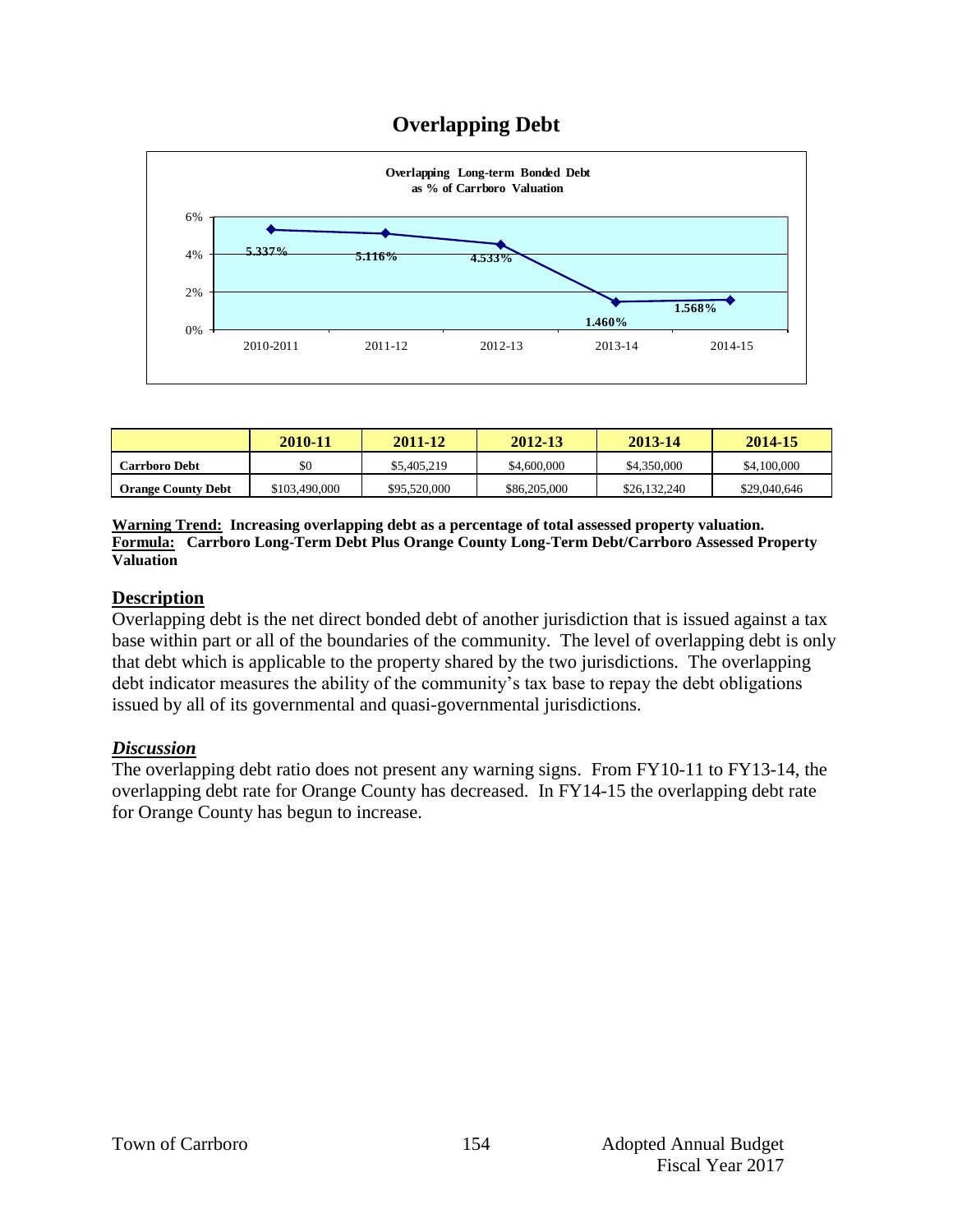## **Current Town Financial Condition**

The Town's current financial condition is very strong. The Town has consistently maintained a fund balance exceeding 35% of total expenditures. At June 30, 2015 the Town had an unassigned and assigned fund balance of 72% of total expenditures. For the last eight years including the FY 2016-17 recommended budget, the Town has been able to maintain service levels without a property tax increase.

## **Future Trends**

The Town makes projections about future costs based on the most recent adopted budget and the Capital Improvements Plan (CIP). This is a tool for reflecting trends rather than actual revenues, expenditures, and tax rates. The five-year plan is designed to show the tax rate impact of town services over the long-term if growth continues at the current rates assumed in the model. The projections contained in the plan are best estimates based upon current information and the assumptions outlined within this section. The model is built with a fund balance objective of maintaining undesignated fund balance levels at a minimum of twenty-two and one-half percent (22.5%) of budgeted expenditures. The Town Manager's goal is to keep tax rates at the lowest possible level while continuing to provide a high level of services. The assumptions built into this model are very conservative, projecting slow growth in the revenue base while continuing to fund expenditures at historical levels or higher, creating a budgetary gap that in the model, is filled by anticipated revenue increases.

## *Revenues*

The five-year projected tax rates in past years have been significant but have not generally materialized at projected levels. This has been due primarily to lower overall spending, and lower debt services costs associated various capital projects and vehicle financing due to lower interest rates, and changes in timing of capital projects (such as the fire substation, land acquisition, and parking lot purchases). In January 2013, the Town issued \$4.6 million of general obligation bonds for the construction of sidewalks and greenways.

In addition to property and sales tax revenues, the Town includes projections for certain intergovernmental revenues collected by the state that are distributed to local governments based upon a formula. These intergovernmental revenues include utility franchise, telecommunications sales tax, and natural piped gas taxes. The Town also receives occasional grant funding for specific projects or programs.

Fund balance is used to balance the budget and to minimize tax increases. Budgets are balanced with the goal of maintaining the undesignated fund balance within the range of 22.5% to 35% of total expenditures. Undesignated fund balance was 45% of total expenditures on June 30, 2015. This reflects a healthy fund balance level above the established policy that may provide some options to offset some of the committed capital costs in future years.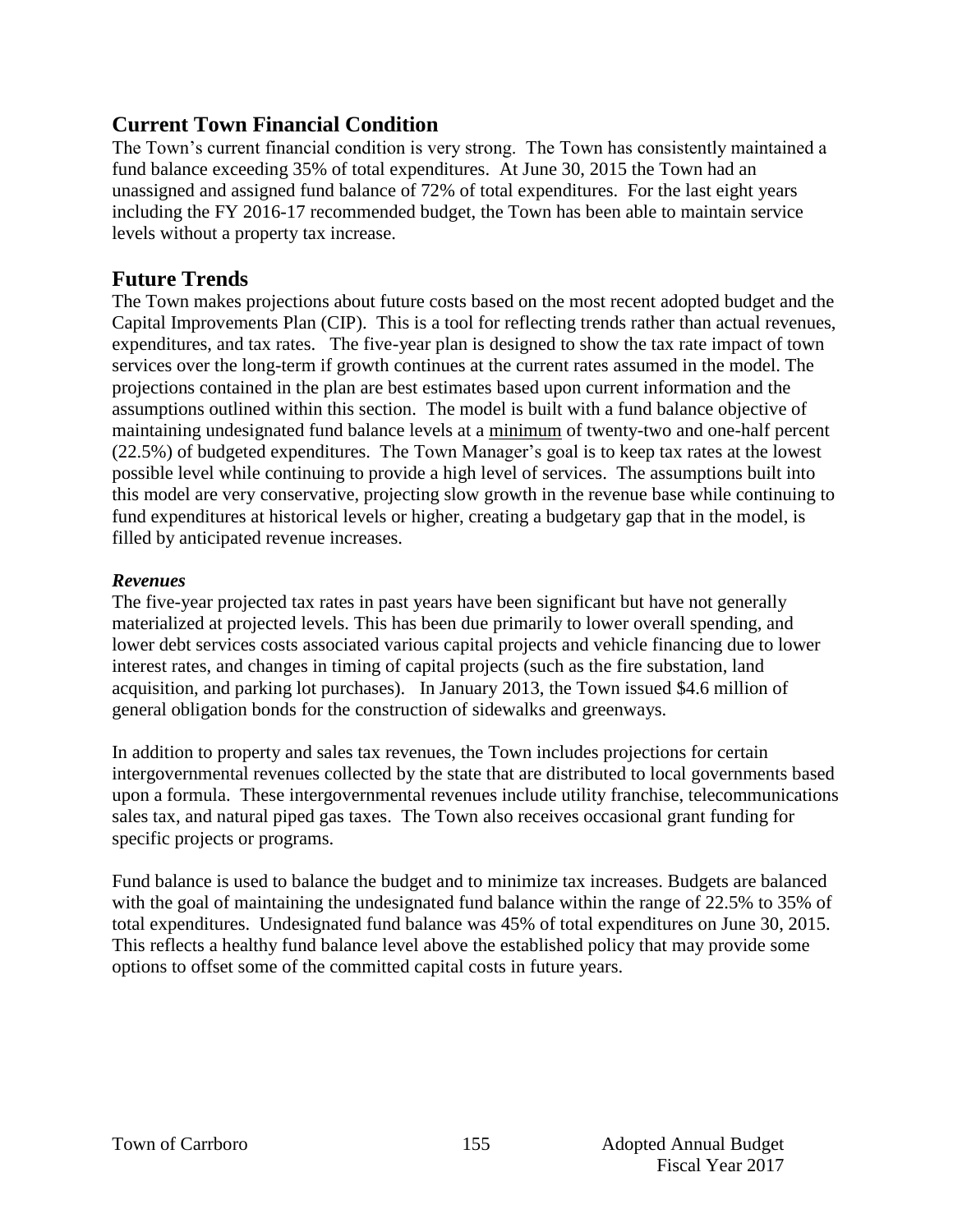Below is a summary projected property tax rates and general fund revenues through FY 2020-21.

|                                                              | 2015-16                         | 2016-17               | 2017-18   | 2018-19 | 2019-20 | 2020-21 |
|--------------------------------------------------------------|---------------------------------|-----------------------|-----------|---------|---------|---------|
|                                                              | <b>Adopted</b><br><b>Budget</b> | <b>Adopted Budget</b> | Projected |         |         |         |
| <b>ESTIMATED</b><br><b>VALUE PER ONE</b><br><b>CENT LEVY</b> | 208,831                         | 213,186               | 215,253   | 219,558 | 223,949 | 228,428 |
|                                                              |                                 |                       |           |         |         |         |
| <b>REQUIRED RATE</b><br><b>PER \$100</b><br><b>VALUATION</b> | 58.94                           | 58.94                 | 58.94     | 58.94   | 58.94   | 58.94   |

#### **GENERAL FUND REVENUES**

| <b>AD VALOREM</b><br><b>TAXES</b>                        | \$12,315,470 | \$12,393,363     | \$13,007,746   | \$13,267,901   | \$13,533,259 | \$13,803,924 |
|----------------------------------------------------------|--------------|------------------|----------------|----------------|--------------|--------------|
| <b>LOCAL SALES</b><br><b>TAX</b>                         | 3,825,686    | 3,978,713        | 4,424,802      | 4,513,298      | 4,603,564    | 4,695,636    |
| <b>OTHER</b><br><b>TAXES/LICENSES</b>                    | 879,378      | 1,417,527        | 1,445,878      | 1,474,795      | 1,504,291    | 1,534,377    |
| <b>UNRESTRICTED</b><br><b>INTERGOVERNME</b><br>NTAL      | 875,593      | 1.254.520        | 1,267,065      | 1,279,736      | 1.292.533    | 1,305,459    |
| <b>RESTRICTED</b><br><b>INTERGOVERNME</b><br><b>NTAL</b> | 611,751      | 641,816          | 648,234        | 654,717        | 661,264      | 667,876      |
| <b>FEES AND</b><br><b>PERMITS</b>                        | 1,233,402    | 1,245,095        | 1,269,997      | 1,295,397      | 1,321,305    | 1,347,731    |
| <b>SALES AND</b><br><b>SERVICES</b>                      | 263,790      | 259.596          | 264.788        | 270,084        | 275,485      | 280,995      |
| <b>INTEREST</b><br><b>EARNINGS</b>                       | 1,078        | 1,110            | 1,121          | 1,132          | 1,144        | 1,155        |
| <b>OTHER</b><br><b>REVENUES</b>                          | 143,458      | 153,752          | 158,365        | 163,115        | 168,009      | 173,049      |
| <b>LEASE PURCHASE</b><br><b>PROCEEDS</b>                 | 621,180      | 411,306          | 750,000        | 750,000        | 750,000      | 750,000      |
| <b>OTHER</b><br><b>TRANSFERS</b>                         | 176,945      | $\boldsymbol{0}$ | $\overline{0}$ | $\overline{0}$ | $\mathbf{0}$ | $\theta$     |
| <b>FUND BAL</b><br><b>APPROP</b>                         | 624,916      | 275,559          | 1,149,463      | 1,237,607      | 1,453,675    | 1,938,286    |
| <b>GENERAL FUND</b><br><b>TOTAL</b><br><b>REVENUES</b>   | \$21,572,647 | \$22,032,357     | \$24,387,459   | \$24,907,782   | \$25,564,530 | \$26,498,488 |

Assumptions used in revenue projections are as follows:

Ad Valorem Tax Base 2% per year thereafter Local Sales Tax 2% per year Other Taxes and Licenses 2% per year<br>Unrestricted Intergovernmental 1% per year Unrestricted Intergovernmental Restricted Intergovernmental 1% per year Fees and Permits 2% per year Sales and Services 2% per year Interest Earnings/Other Revenue 1% per year Lease Purchase Proceeds Assumes level amount each year Fund Bal Appropriated All other Fund Balance appropriated per

financial policy.

| <b>Town of Carrboro</b> |  |
|-------------------------|--|
|-------------------------|--|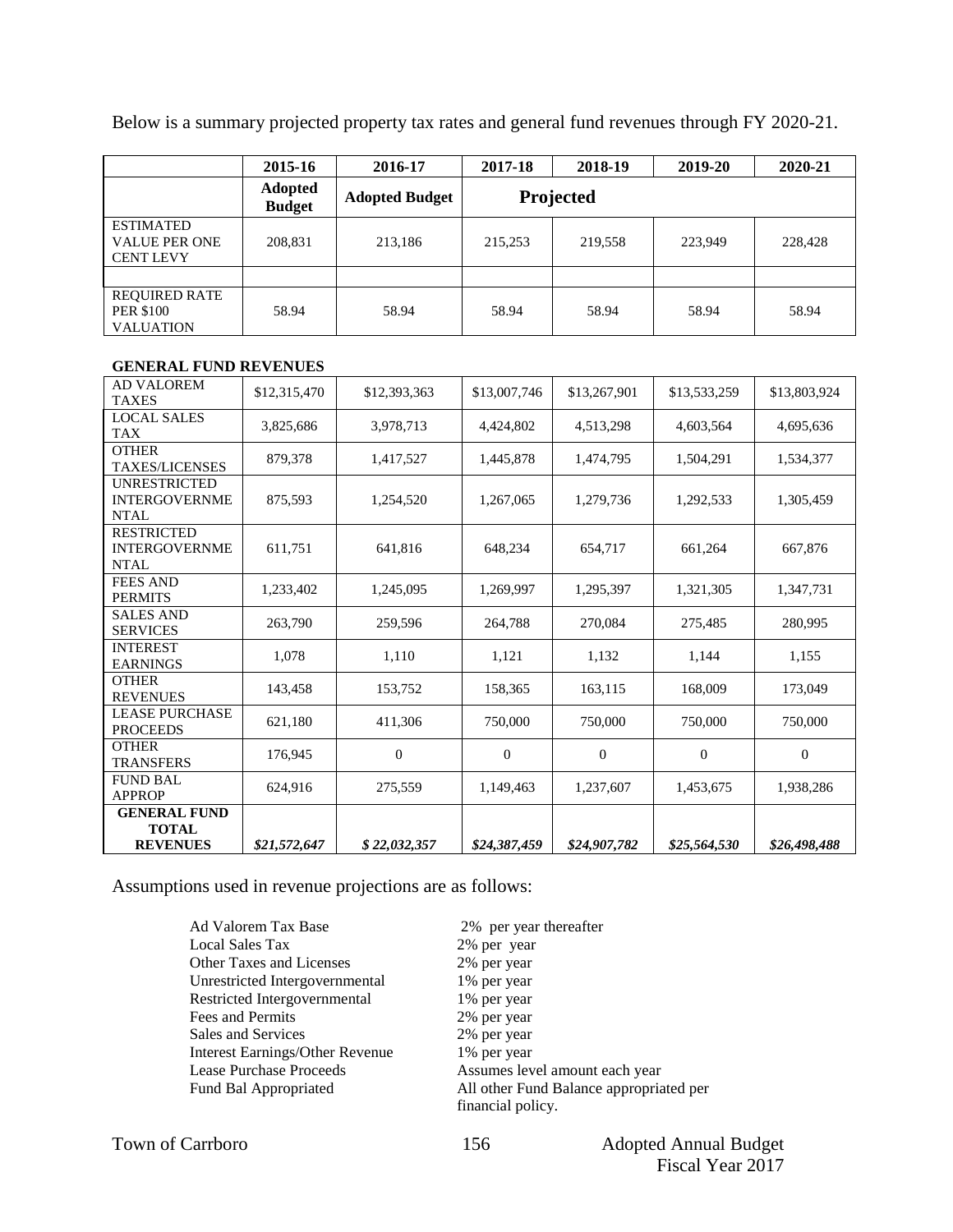## *General Fund Operating Expenditures*

Personnel costs represent over half of the budget, which underscores the nature of government as a service industry and the primary asset is the people who work for it. Consequently, the fiveyear plan is impacted by assumptions regarding employee salaries and related expenses. For FY 2016-17 the Town has 159.5 full-time equivalent positions with no additional positions projected in future years. The assumptions within the plan assume an average 2% increase in salaries and a 10% increase in fringe benefits.

|                                              | 2015-16                         | 2016-17                         | 2017-18      | 2018-19      | 2019-20      | 2020-21      |
|----------------------------------------------|---------------------------------|---------------------------------|--------------|--------------|--------------|--------------|
| <b>GENERAL FUND</b>                          | <b>Adopted</b><br><b>Budget</b> | <b>Adopted</b><br><b>Budget</b> |              | Projected    |              |              |
| SALARY/WAGES                                 | \$8,462,424                     | \$8,979,715                     | \$9,159,309  | \$9,342,495  | \$9,529,345  | \$9,719,932  |
| <b>FRINGE BENEFITS</b>                       | 3,456,483                       | 3,614,555                       | 3,976,011    | 4,373,612    | 4,810,973    | 5,292,070    |
| <b>TOTAL</b><br><b>PERSONNEL</b>             | \$11,918,907                    | \$12,594,270                    | \$13,135,319 | \$13,716,107 | \$14,340,318 | \$15,012,002 |
|                                              |                                 |                                 |              |              |              |              |
| <b>GEN OPERATING</b><br><b>COSTS</b>         | \$5,032,289                     | \$4,003,842                     | \$4,123,957  | \$4,247,676  | \$4,375,106  | \$4,506,359  |
| <b>AFFORDABLE</b><br><b>HOUSING</b>          | 34,750                          | 764,960                         | 787,909      | 811,546      | 835,892      | 860,969      |
| <b>GOV'NANCE</b><br><b>SUPPORT</b>           | 334,856                         | 400,815                         | 412,839      | 425,225      | 437,981      | 451,121      |
| <b>LANDFILL FEES</b>                         | 309,867                         | 310,900                         | 326,445      | 342,767      | 359,906      | 377,901      |
| <b>TRANSPORTATION</b><br><b>COSTS</b>        | 1,540,288                       | 1,720,288                       | 1,806,302    | 1,896,618    | 1,991,448    | 2,091,021    |
| <b>HUMAN SERVICES</b>                        | 220,000                         | 250,000                         | 262,500      | 275,625      | 289,406      | 303,877      |
| <b>TRANSFERS TO</b><br>OTHER FUNDS,<br>MISC. | 301,000                         | 250,000                         | 250,000      | 250,000      | 250,000      | 250,000      |
| <b>TOTAL</b><br><b>OPERATING COSTS</b>       | \$7,773,050                     | \$7,700,805                     | \$7,969,953  | \$8,249,456  | \$8,539,740  | \$8,841,248  |

The five-year plan generally shows operating expenditures at rates that mirror historical trends and commitments of the Town for specific policy or capital initiatives.

The expenditure assumptions are:

| <b>Salary and Wages</b>         | 2% per year and maintain current 158.5 FTEs                                 |
|---------------------------------|-----------------------------------------------------------------------------|
| <b>Fringe Benefits</b>          | 10% increase per year                                                       |
| <b>General Operating Costs</b>  | 3% per year                                                                 |
| <b>Affordable Housing</b>       | 3% per year                                                                 |
| <b>Governance Support</b>       | 3% per year                                                                 |
| Landfill Fees                   | 5% per year                                                                 |
| <b>Transportation Costs</b>     | 5% per year following recommended budget                                    |
| Human Services                  | 5% per year                                                                 |
| <b>Transfers To Other Funds</b> | Assume level funding of transfer to Capital Reserve for street re-surfacing |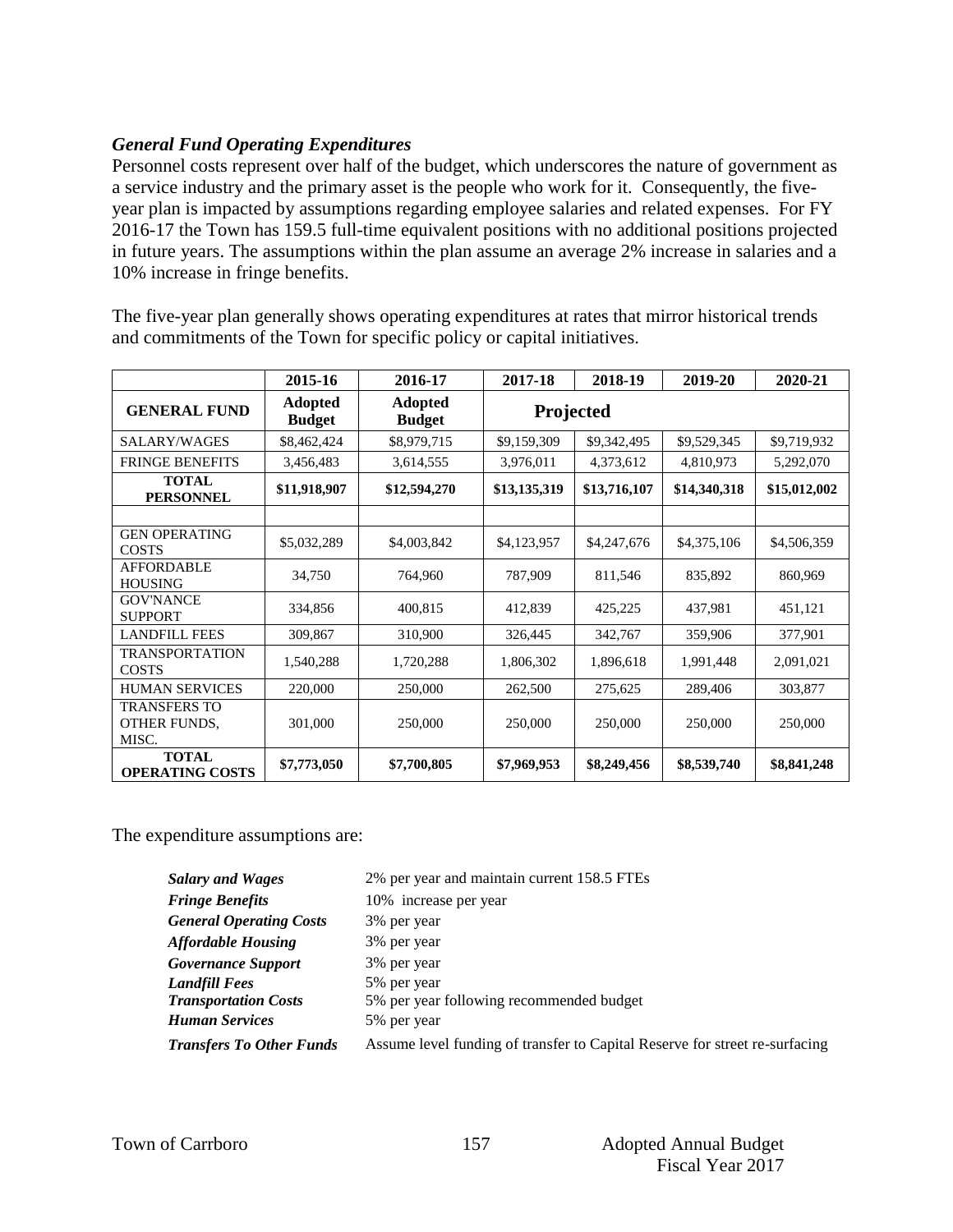#### *Capital Investments*

The Board adopts a Capital Improvements Plan (CIP) annually and the five-year plan assumptions consider the capital needs identified in the CIP. The Town, due to limited resources, will continue to prioritize capital needs as opportunities and funding arises. In the adopted CIP for FY 2015-16 through FY 2021-22 the need for capital investment totals \$49.3 million. Below is the CIP identified capital investments by fiscal year.

- FY 2015-16 \$4.0 million
- FY 2016-17 \$8.9 million
- FY 2017-18  $$5.6 \text{ million}$
- $FY 2018-19$  \$3.7 million
- $FY 2019-20$  \$1.9 million
- $FY$  2020-21  $$2.2$  million
- Beyond FY 2021-22  $$17.0$  million

The Board regularly allocates funding for street resurfacing and other construction projects. The amount needed to cover street resurfacing costs is anticipated to increase the next five years. The purchase of vehicles and equipment to maintain day-to-day services is expected to increase due to delayed replacements in prior years.

Past CIPs anticipated increased pressure on the tax rate when the Town issued the \$4.6 million general obligation bonds approved by the voters for construction of sidewalks and greenways. However, after evaluating its debt portfolio the Town elected to pay off some old debt before maturity that had interest rates higher than the current market. This allowed the Town to maintain a level rate of debt service. Other than vehicle and equipment installment financing, the Town does not plan to issue any major debt for the next three to five years.

In monitoring the Town's financial position via fund balance ratios, it is clear that there are limited resources which will require prioritization of capital improvement and operating plans to meet the Town's most pressing needs.

Below is a summary of the Town's current debt service payments projected through FY 2020-21. Although the CIP includes proposed debt financing in future years, the Town does not anticipate issuing additional debt at this time.

| <b>DEBT PAYMENTS</b>       | 2015-16     | 2016-17     | 2017-18     | 2018-19     | 2019-20     | 2020-21     |
|----------------------------|-------------|-------------|-------------|-------------|-------------|-------------|
| <b>LEASE-PURCHASE DEBT</b> |             |             |             |             |             |             |
| SERVICE -                  | 533,237     | 617,729     | 669,044     | 645,081     | 671,067     | 540,336     |
| <b>EOP/VEHICLES</b>        |             |             |             |             |             |             |
| <b>INSTALLMENT</b>         |             |             |             |             |             |             |
| PURCHASE, LONG TERM        | 298,237     | 262,964     | 280,600     | 271,781     | 262,963     | 254,145     |
| <b>DEBT</b>                |             |             |             |             |             |             |
| SIDEWALKS &                |             |             |             |             |             |             |
| <b>GREENWAYS - GO</b>      | 338,286     | 340,000     | 332,500     | 327,500     | 322,500     | 317,500     |
| <b>BONDS</b>               |             |             |             |             |             |             |
| <b>TOTAL DEBT</b>          | \$1,169,760 | \$1,220,693 | \$1,282,144 | \$1,244,362 | \$1,256,530 | \$1,111,981 |
| <b>PAYMENTS</b>            |             |             |             |             |             |             |